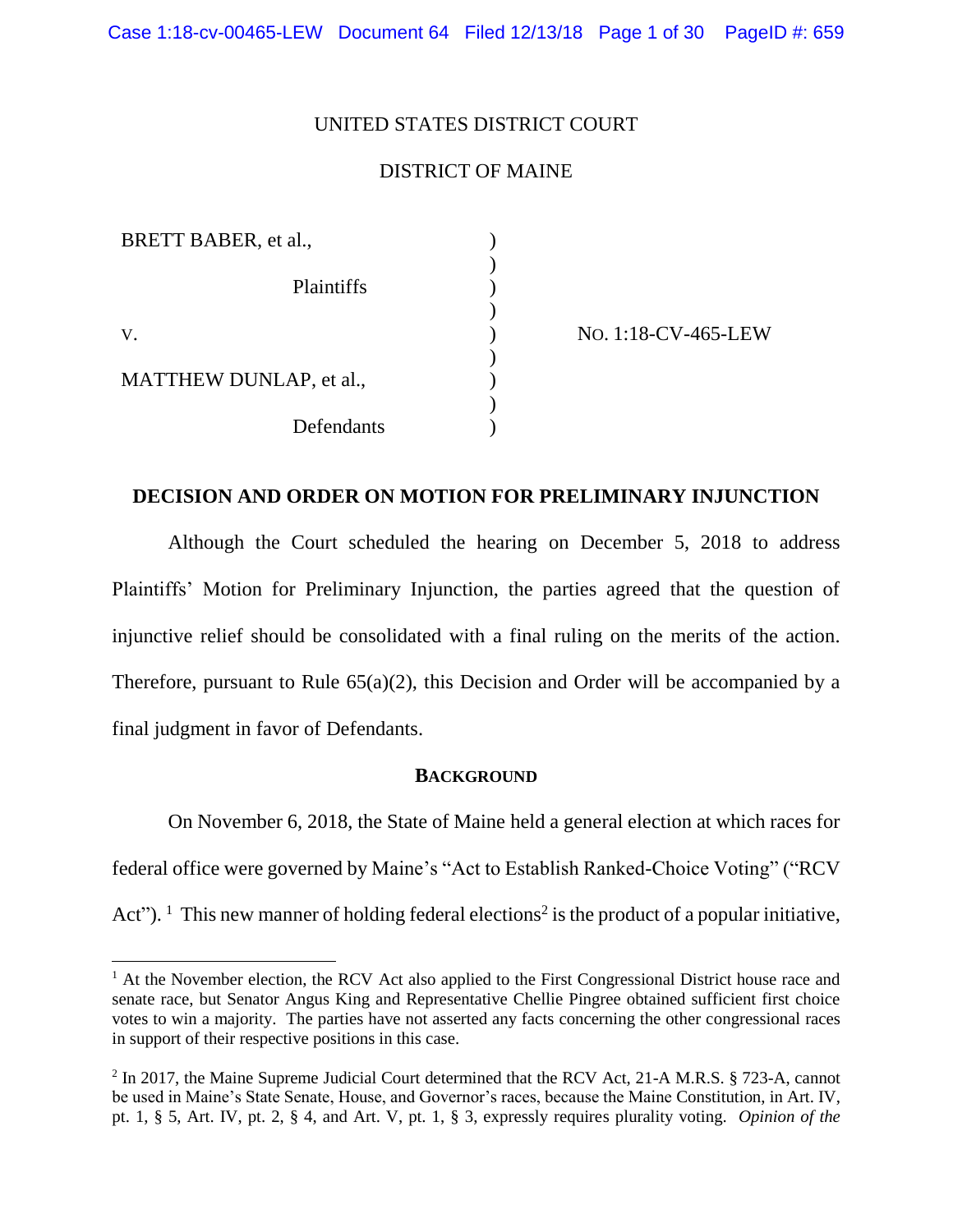the history of which has been set forth previously and is not repeated here.<sup>3</sup> See, e.g., *Maine Republican Party v. Dunlap*, 324 F. Supp. 3d 202, 204–06 (D. Me. 2018); *Maine Senate v. Sec'y of State*, 183 A.3d 749 (Me. 2018); *Opinion of the Justices*, 162 A.3d 188 (Me. 2017). Under the RCV system employed in Maine, when there are three or more candidates on the ballot, a candidate cannot be declared the winner of the election following tabulation of the votes without securing a majority of the ballots validly cast (i.e., excluding ballots invalidated due to overvotes (marking more than one candidate at the same level of ranking) or undervotes (failing to rank a candidate)). 21-A M.R.S. § 723-A.

Plaintiffs, Brett Baber, Terry Hamm-Morris, Mary Hartt, and Bruce Poliquin, are residents of Maine's Second Congressional District. Plaintiffs participated in Maine's November 6, 2018, general election, at which each cast a vote for Bruce Poliquin to continue serving as Representative of the Second Congressional District in the United States House of Representatives. They maintain that the RCV Act is unconstitutional, both

*Justices*, 162 A.3d 188, 209–11 (Me. 2017). The States, in exercising their Article I authority, are not required to conduct local and national elections in the same manner. *Arizona State Legislature v. Arizona Indep. Redistricting Comm'n*, 135 S. Ct. 2652, 2674 n.25 (2015) ("A State may choose to regulate state and national elections differently, which is its prerogative under the [Elections] Clause.").

<sup>&</sup>lt;sup>3</sup> The fact that an election is conducted in accordance with the will of the people, as expressed through a popular initiative, is not inherently objectionable, for "the invention of the initiative was in full harmony with the Constitution's conception of the people as the font of governmental power." *Arizona Indep. Redistricting Comm'n*, 135 S. Ct. at 2674. "As Madison put it: 'The genius of republican liberty seems to demand . . . not only that all power should be derived from the people, but that those intrusted with it should be kept in dependence on the people." *Id.* at 2674–75 (quoting The FEDERALIST No. 37, 223). In *Arizona Indep. Redistricting Comm'n*, the Supreme Court divided, 5–4, over a dispute related to the significance of the Seventeenth Amendment, which superseded Article I, section 3 by making it the law of the land that senators be elected directly by the people, rather than by state legislatures. The case presented an unusual claim asserted by the Arizona State Legislature concerning who had the ultimate authority within Arizona to determine the manner of drawing congressional districts (the People by popular initiative, or the Legislature if it disagreed), and whether the answer should turn on state law. Those issues are not litigated in this case.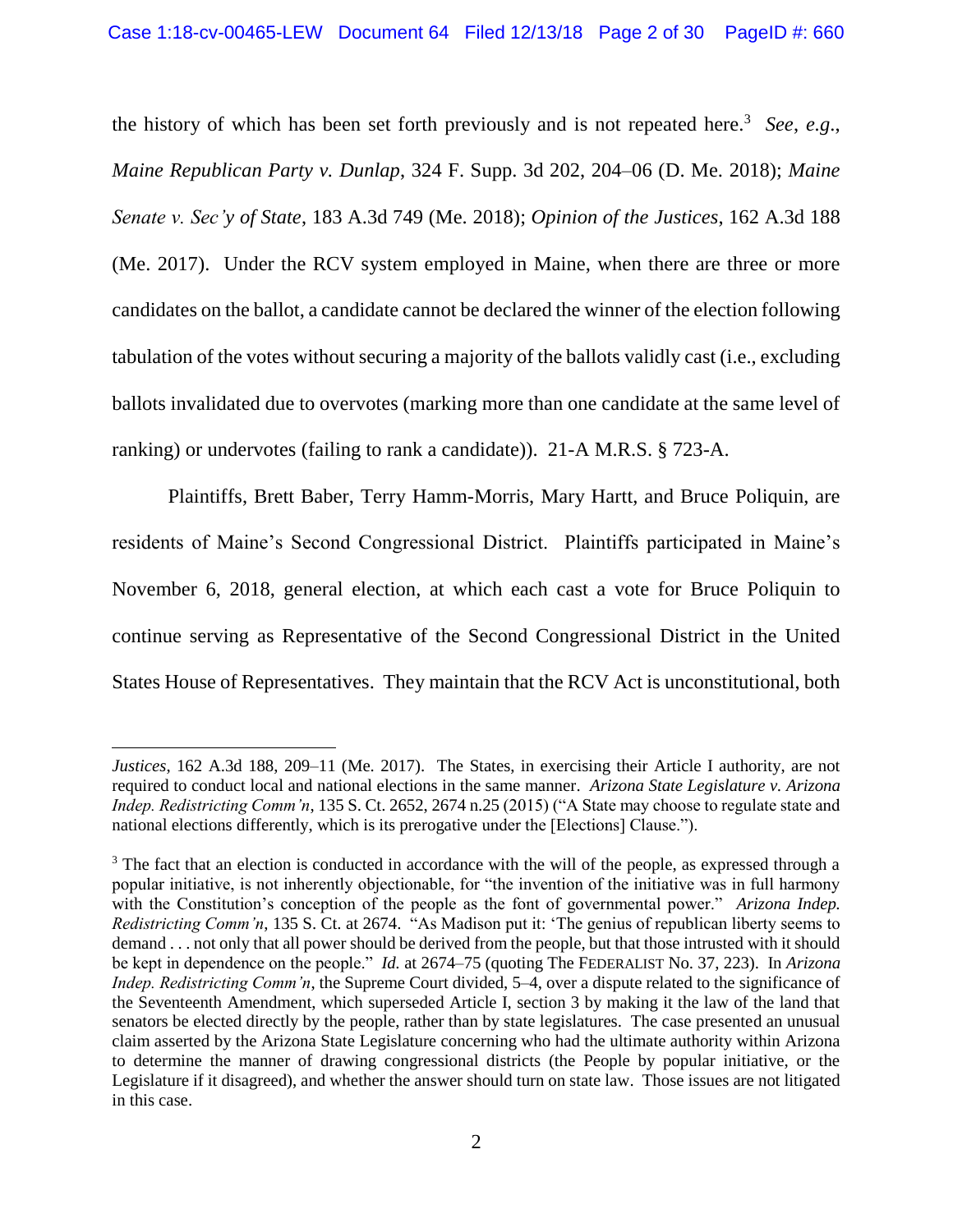facially and as applied, and that it violates the Voting Rights Act. They maintain that the ballot form and instructions were too confusing and that the manner by which Defendant Dunlap tabulated the votes diluted the votes cast by Poliquin supporters and otherwise disenfranchised too many Maine voters to withstand scrutiny.

The ballot for the Second District house race provided a choice among four candidates, a space to enter a write-in candidate, and a manner by which to rank the candidates, in the following form:

| <b>Rep. to Congress</b><br><b>District 2</b>          | 1st Choice | 2nd Choice | 3rd Choice | 4th Choice | 5th Choice |
|-------------------------------------------------------|------------|------------|------------|------------|------------|
| Bond, Tiffany L.<br>Portland<br>Independent           | O          | $\circ$    | $\circ$    | C          |            |
| Golden, Jared F.<br>Lewiston<br>Democratic            | $\circ$    | $\circ$    | $\circ$    | $\circ$    | Ò          |
| Hoar, William R.S.<br>Southwest Harbor<br>Independent | $\circ$    | $\circ$    | $\circ$    | $\circ$    | $\circ$    |
| Poliquin, Bruce<br>Oakland<br>Republican              | $\circ$    | $\circ$    | $\circ$    | $\circ$    | $\circ$    |
| Write-in                                              | $\circ$    | $\circ$    | $\circ$    | $\circ$    | Ô          |

The ballot included the following instructions:

# **Instructions to Voters**

. . .

To rank your candidate choices, fill in the oval:

- In the 1st column for your 1st choice candidate.
- In the 2nd column for your 2nd choice candidate, and so on.

Continue until you have ranked as many or as few candidates as you like.

Fill in no more than one oval for each candidate or column.

. . .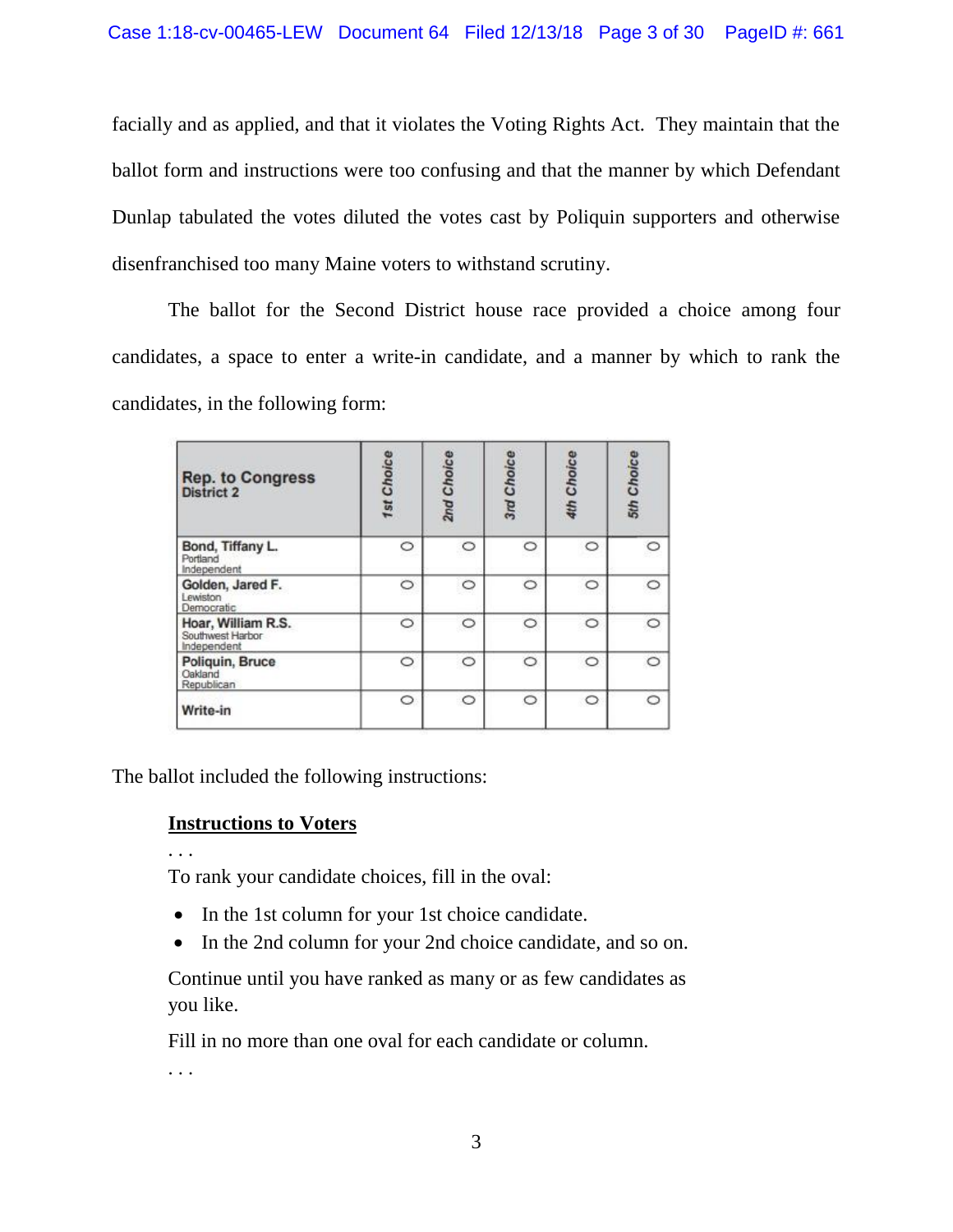Plaintiffs each filled in the circle for Bruce Poliquin shown in the first-choice column of the ballot. They did not fill in any other circles. Many other voters took the same approach. Some voters expressed equivalent support for Mr. Poliquin, but filled in the Poliquin circle in every column of the ballot. These voters, in other words, elected not to rank any candidate other than their preferred candidate. Other voters expressed their support for the other candidates in the same fashion. Many other voters chose to rank every candidate. In all, given five potential candidates and five columns, there were 120 different orders in which to rank the candidates, assuming one nominated a write-in and then went on to rank every candidate. There were several other ways in which one might respond to the ballot. For example, 5,582 voters submitted their ballots without filling in any circles.

Following the election, Defendant Dunlap oversaw a process in which his office gathered the ballots and tabulated the election results. On November 7, Defendant Dunlap announced that, based on the tabulation of all "first choice" votes, no contestant in the race achieved victory by a majority. The results of the initial tabulation were as follows:

| Candidate             | Votes   |
|-----------------------|---------|
| <b>Bruce Poliquin</b> | 134,184 |
| Jared Golden          | 132,013 |
| <b>Tiffany Bond</b>   | 16,552  |
| William Hoar          | 6,875   |
| TOTAL S               | 289,624 |

<sup>4</sup> *See* Dunlap Ex. F-2, ECF No. 44-3. In the initial tabulation process, Defendant Dunlap eliminated, or "exhausted" 6,453 votes as invalid because the ballots contained overvotes or undervotes. The exhausted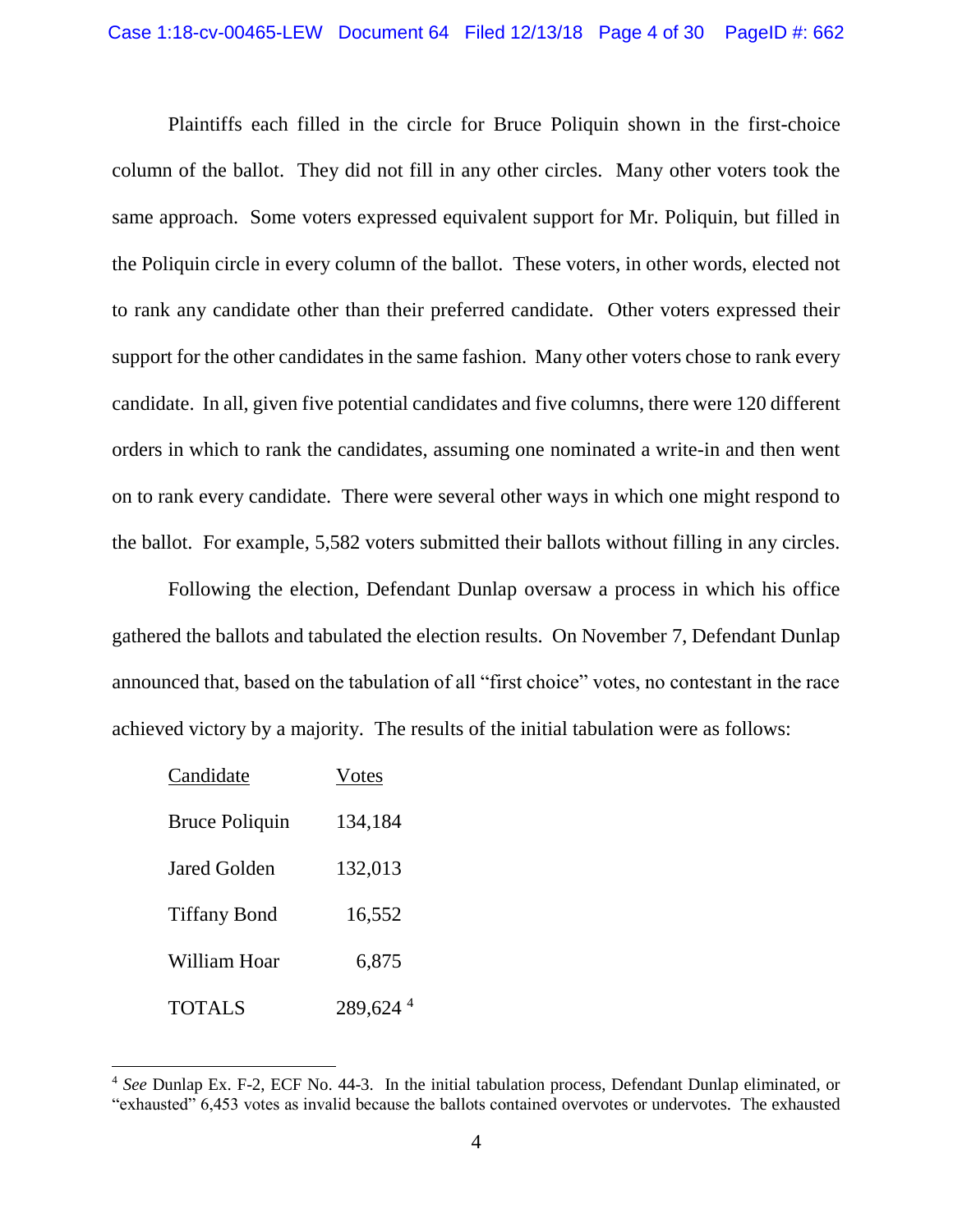Pursuant to the RCV Act, because no candidate achieved a majority, Defendant Dunlap was required to conduct a further tabulation of the votes. Because it was mathematically impossible for Ms. Bond or Mr. Hoar to be elected, Defendant Dunlap performed a "batch elimination" of those candidates. *Id.* § 723-A(1)(A). He then reviewed the ballots in which the eliminated candidates were named as first choice, to determine if those ballots indicated a preference between the remaining two candidates, Mr. Poliquin and Mr. Golden. If so, then those ballots were redistributed accordingly.<sup>5</sup> On November 26, 2018, Defendant Dunlap published and certified a final tabulation of the votes. The results were as follows:

| Candidate             | Votes     | Percentage |
|-----------------------|-----------|------------|
| Jared Golden          | 142,440   | 50.62%     |
| <b>Bruce Poliquin</b> | 138,931   | 49.38%     |
| <b>TOTALS</b>         | 281,371 6 | 100%       |

ballots amounted to 2.28% of the ballots cast. "Overvote" means a circumstance in which a voter has ranked more than one candidate at the same ranking, while "undervote" means a voter has not indicated a preferred candidate at the applicable ranking. The majority of the exhausted ballots reflected undervotes. The exhausted ballots were not included to establish the mathematical denominator for achieving a majority victory.

<sup>&</sup>lt;sup>5</sup> If the ballot left two sequential rankings blank before naming either Golden or Poliquin, it was exhausted, or invalidated. 21-A M.R.S. § 723-A(D).

<sup>6</sup> *See* Dunlap Ex. F-2, ECF No. 44-3. In the course of the second round of tabulation, Defendant Dunlap exhausted an additional 8,253 ballots. These exhausted ballots were not considered part of the total for purposes of calculating a majority, similar to the first-choice tabulation process. Combined with those ballots exhausted in the first-choice tabulation, a total of 14,706 ballots were exhausted, or 4.97% of all ballots cast. Of these, some 5,582 voters left the ballot entirely blank. *See* Dr. James G. Gimpel, Ph.D. Supp. Disclosure, Ex. A, ECF No. 51. Additionally, 3,957 voters indicated that Ms. Bond was their first choice, and they did not rank any other candidates. *Id.*, row 12.Some 1,939 Hoar supporters similarly failed to rank any alternative. *Id.*, row 25.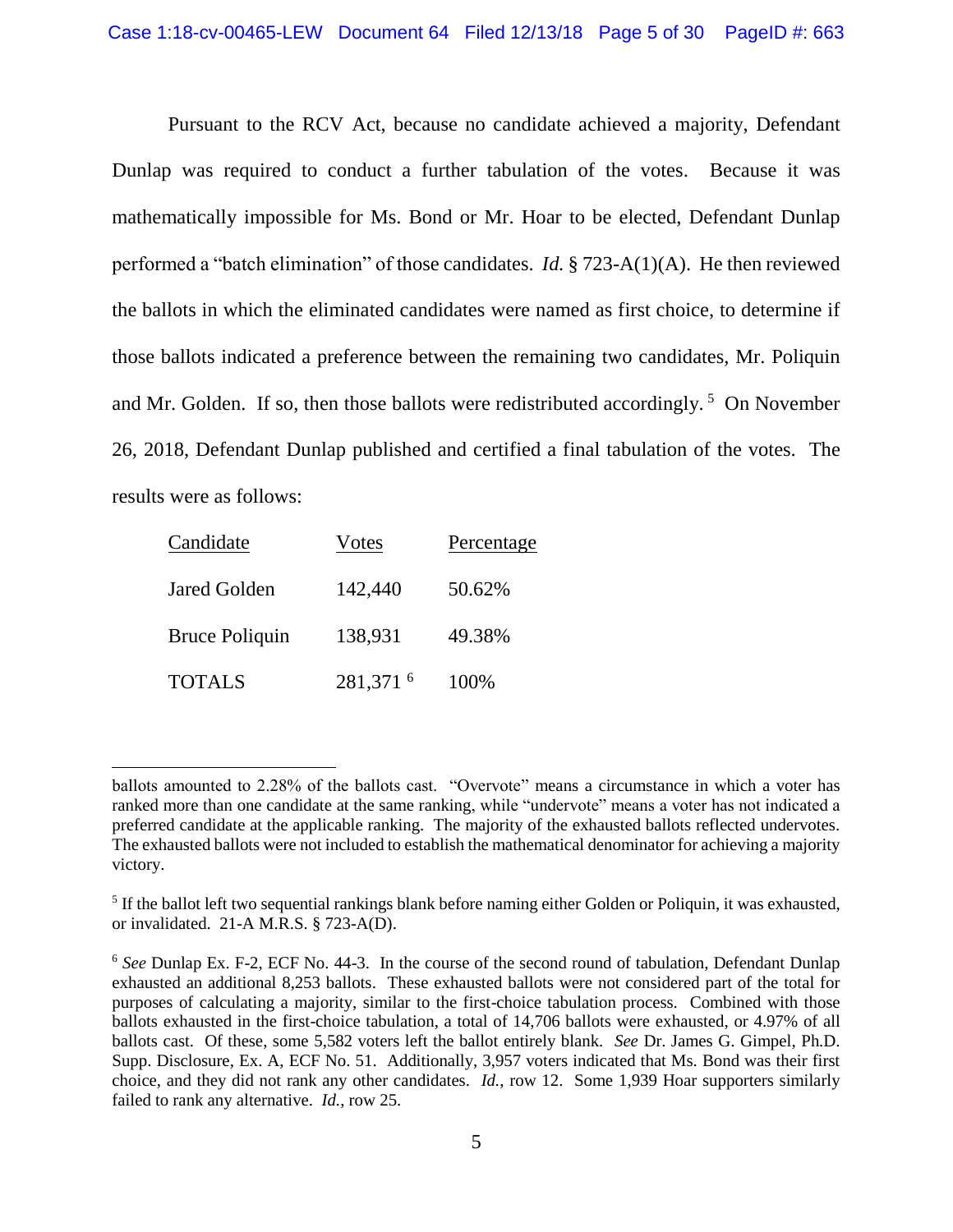Because the Secretary of State certified Jared Golden as the winner of the RCV election, Plaintiff Bruce Poliquin requested a recount pursuant to 21-A M.R.S. § 737-A. The recount is under way at this time.

The matter came on for hearing on December 5, 2018. Before hearing oral argument, the Court permitted Plaintiffs to call to the witness stand Dr. James G. Gimpel, Ph.D., a professor at the University of Maryland – College Park. Among other areas of expertise, Dr. Gimpel is well studied in the area of voter behavior. Dr. Gimpel testified that alternative systems for conducting elections, such as RCV, are generally considered by their proponents to be "systems to enhance participation." According to Dr. Gimpel, interest in these systems is growing and, undoubtedly, will lead to more litigation like the litigation now before this Court. Dr. Gimpel has formed the opinion that RCV (or "instant run-off") systems do not offer advantages over a plurality system, or over a majority system that resolves close elections by means of an actual run-off. The primary flaw he sees in RCV is that, unlike ordinary elections and ordinary run-offs, voters are required to make predictions about who will be left standing following an initial tabulation of the votes. While Dr. Gimpel concedes that many voters have sufficient information to make reliable predictions, he believes that a portion of the voting public has insufficient interest and information to make a meaningful assessment about likely outcomes. In his view, RCV is "flat out unfair to the uninformed voter." He also maintains that the instructions Defendant Dunlap provided with the ballot leave such voters "clueless."

Dr. Gimpel contends that the data of voting behavior for this election (i.e., the ballots in this election) reinforce his opinion. He observes that thousands of voters cast ballots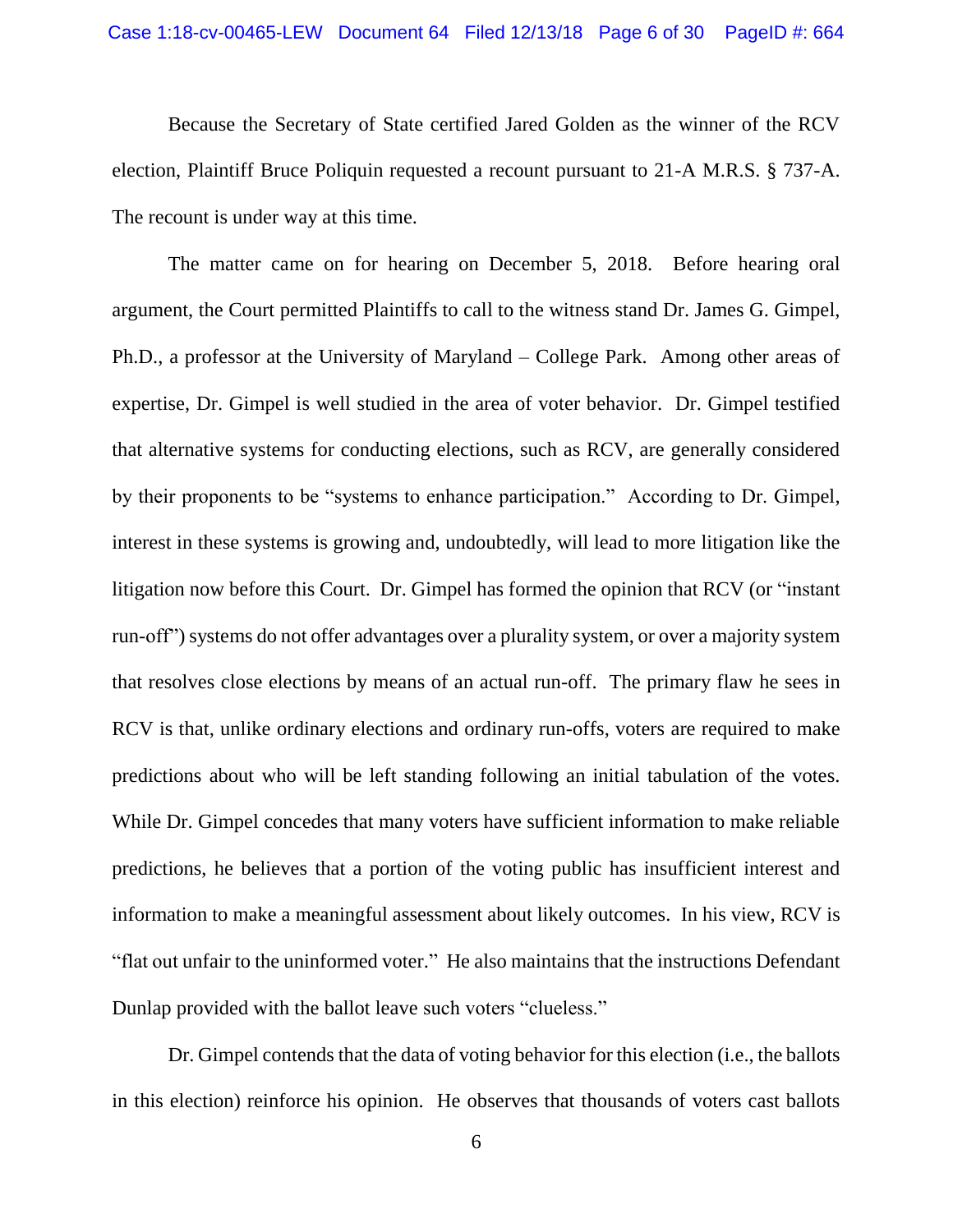that were invalid, and that the most logical inference is that those voters guessed wrong due to an information deficit. Dr. Gimpel presumes that the voters in this category are predominantly independent voters, meaning they have no party affiliation. By his reasoning, independent voters such as Ms. Bond and Mr. Hoar's supporters are, on average, less informed on the issues.<sup>7</sup> According to Dr. Gimpel, this information deficit is demonstrated by the fact that many of the voters who identified Ms. Bond or Mr. Hoar as their first choice neglected to rank another candidate. In his view, this is proof that they believed Ms. Bond or Mr. Hoar would be victorious. He finds it hard to believe that voters would "drop out like this" if they were presented with a simple choice between a Republican candidate and a Democratic candidate. $8$  On the other hand, he also testified that independent voters, on average, are not as likely to turn out for elections in the first place.<sup>9</sup>

On cross examination, Dr. Gimpel testified that he did not interview or consider any interviews or studies of actual Maine voters, but that, remarkably, he would like to

 $\overline{a}$ 

<sup>&</sup>lt;sup>7</sup> On the other hand, Dr. Gimpel testified that most independent voters "pretty consistently" lean toward either the Republican Party or Democratic Party, and that "every researcher in Maine" knows this.

<sup>8</sup> Dr. Gimpel's perspective, in my view, is built on the debatable premise that a two-party system has some intrinsic merit because it simplifies the choices that are presented to voters. In his sworn report, Dr. Gimpel asserts: "The great advantage of a two-party system with plurality voting is that participation and choice are straightforward and not burdensome." ECF No. 37 at 11. Presumably, Dr. Gimpel understands that a significant cohort of the electorate welcome alternatives. In any case, this is thin soup upon which to fortify a constitutional challenge to RCV.

<sup>&</sup>lt;sup>9</sup> In his sworn report, Dr. Gimpel notes that "several dozen voters" failed to rank a first choice, but went on to rank second and subsequent choices. *Id.* The Court is not persuaded that voter error is unique to RCV ballots, or that such mistakes by several dozen voters warrants an inference that the instructions were inadequate.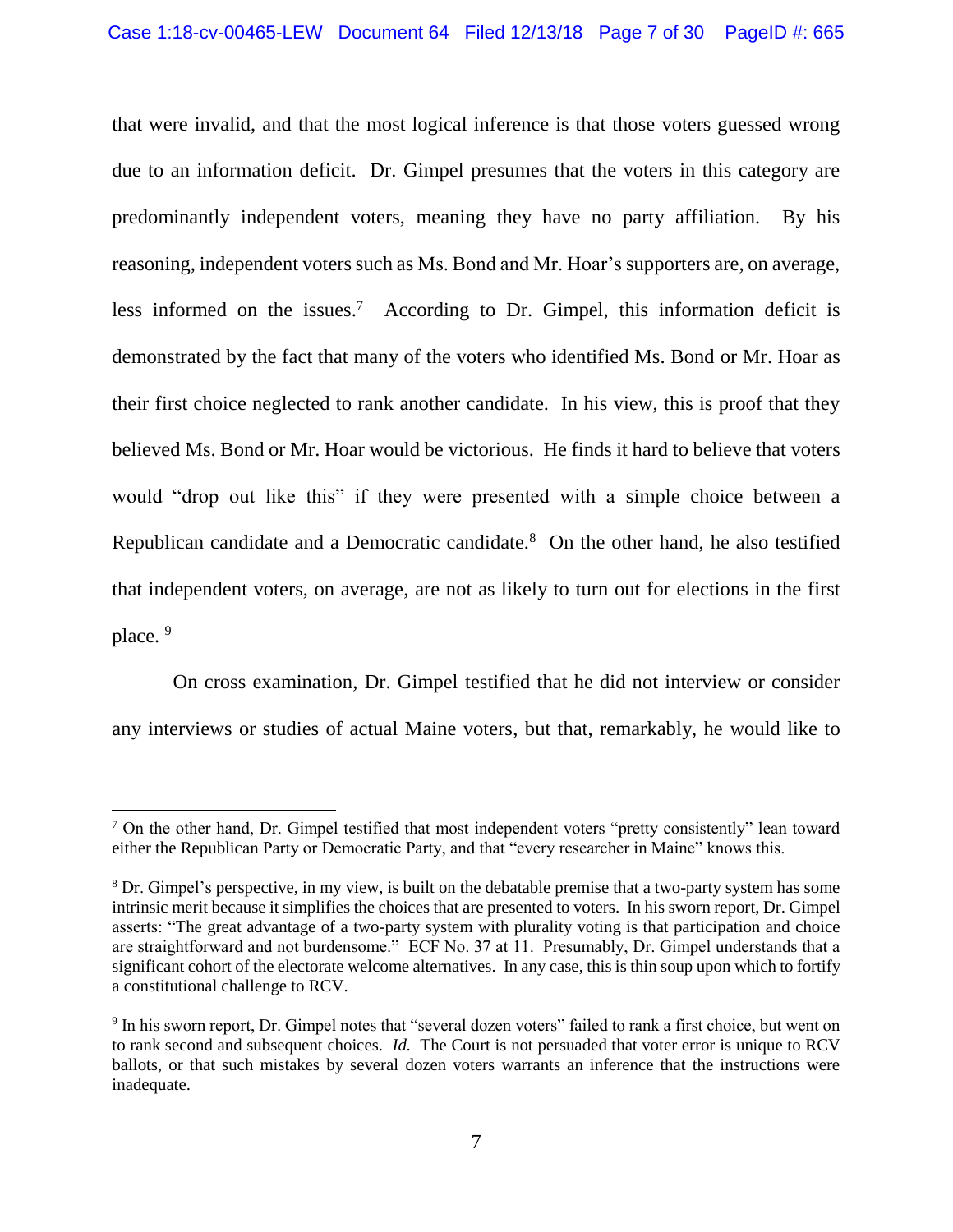develop a survey to evaluate what voters were thinking. When asked to articulate why the ballot and the voting instructions were confusing, Dr. Gimpel testified that the worst thing about the ballot and instructions is what was omitted from the instructions. In particular, Dr. Gimpel suggested the instructions should have explained the various ways in which a vote could be invalidated. Dr. Gimpel was asked to evaluate Plaintiffs' contention that RCV is flawed because it fails to produce "monotonic" results.<sup>10</sup> Dr. Gimpel testified that he did not detect a monotonicity problem in this particular election. Finally, Dr. Gimpel opined that when one considers Plaintiffs individually, the reasonable conclusion is that they were not disenfranchised by RCV, but rather were full participants in the election.<sup>11</sup>

 $\overline{a}$ 

<sup>&</sup>lt;sup>10</sup> Plaintiffs have not adequately demonstrated the significance of their monotonic argument and will limit its assessment of this theory to this footnote. What I understand is that it is sometimes possible in a rankedchoice voting system to harm one's preferred candidate by ranking them higher on the ballot, and to assist them by ranking them second or lower on the ballot. In other words, it is statistically possible in some instant run-off elections that the winner is a person most voters do not prefer, which is referred to as a nonmonotonic result. The 2009 mayoral election in Burlington, Vermont, is often cited as an example. Sworn Expert Report of James G. Gimpel, Ph.D., at 14. I am concerned, of course, with the November 2018 election, not with any and all statistical permutations that academics can conceive. As concerns the November election, Dr. Gimpel testified that the Second District house race did not involve a monotonicity problem. Moreover, Plaintiffs have not provided any evidence suggesting that the RCV Act is likely to produce this result in a statewide general election for federal office given the realities of modern electoral politics and the abundance of information that is generally available in advance of such an election. In short, I do not believe the desirability of a monotonic election result provides a justiciable standard for Plaintiffs to sustain a facial challenge. Nor do I find that the statistical possibility of a non-monotonic election proves that RCV does not provide a meaningful bulwark against the spoiler problem that can arise from third-party and non-party participation in elections, which is generally understood to be a primary feature of RCV systems. *See id.* at 15.

<sup>&</sup>lt;sup>11</sup> Plaintiffs have provided additional expert opinion evidence through the Sworn Expert Report of Jason Sorens, Ph.D., ECF No. 4. The record also includes an affidavit concerning the conduct of elections in Maine. Decl. of Dep. Sec'y of State Julie L. Flynn, ECF No. 24. Although the information these witnesses provided is not recounted herein, the affidavits have been very informative and helpful to the review of this case.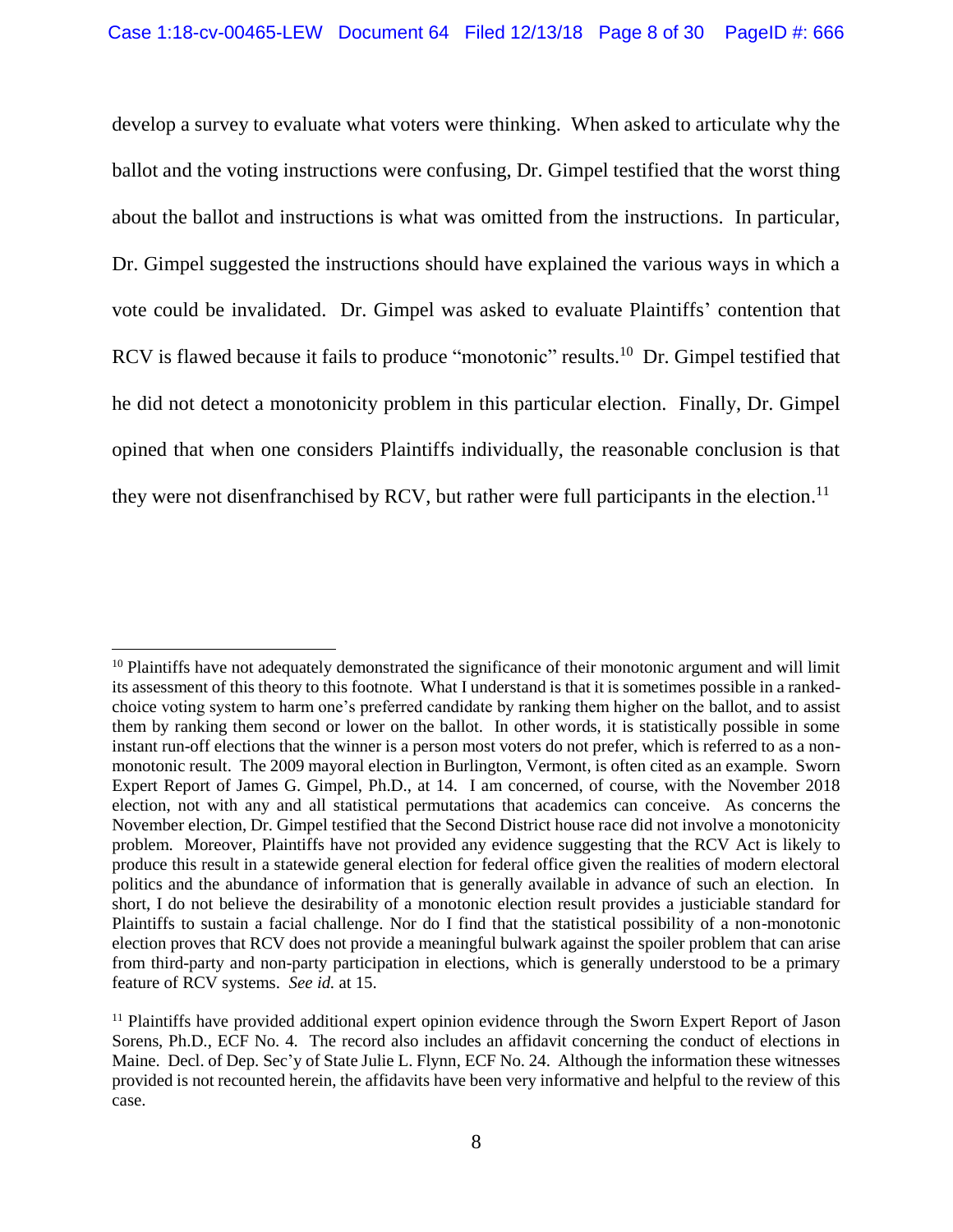#### **DISCUSSION**

### **A. Voting Rights Act**

In addition to their constitutional challenges to the RCV Act, Plaintiffs allege that the Act deprived them of rights protected under the Voting Rights Act. The Voting Rights Act subjects certain states to "preclearance" oversight when they enforce a new "voting qualification or prerequisite to voting, or standard, practice, or procedure with respect to voting." *Presley v. Etowah Cty. Comm'n*, 502 U.S. 491, 494 (1992) (quoting 52 U.S.C. § 10304). Additionally, individuals can bring suit to prevent "any State or political subdivision" from imposing any electoral practice "which results in a denial or abridgement of the right of any citizen of the United States to vote on account of race or color, or in contravention of the guarantees set forth in section  $10303(f)(2)$  [concerning language minority groups]." 52 U.S.C. § 10301(a). "The Voting Rights Act 'implemented Congress' firm intention to rid the country of racial discrimination in voting.'" *Hathorn v. Lovorn*, 457 U.S. 255, 268 (1982) (quoting *Allen v. State Board of Elections*, 393 U.S. 544, 548 (1969)). Plaintiffs have not alleged facts or otherwise shown that the Voting Rights Act has any application to this case.<sup>12</sup>

### **B. U.S. Constitution, Article I**

l

Article I, section 2, clause 1 of the Constitution provides, in relevant part, as follows:

<sup>&</sup>lt;sup>12</sup> Plaintiffs cited 52 U.S.C. § 10307, which provides that "[n]o person acting under color of law shall fail or refuse to permit any person to vote who is entitled to vote under any provision of chapters 103 to 107 of this title or is otherwise qualified to vote, or willfully fail or refuse to tabulate, count, and report such person's vote." Am. Complaint ¶¶ 6, 58. The facts, as alleged, do not involve any effort by Defendants or anyone else invested with state-delegated authority to deny Plaintiffs their right to vote or refuse to tabulate their vote.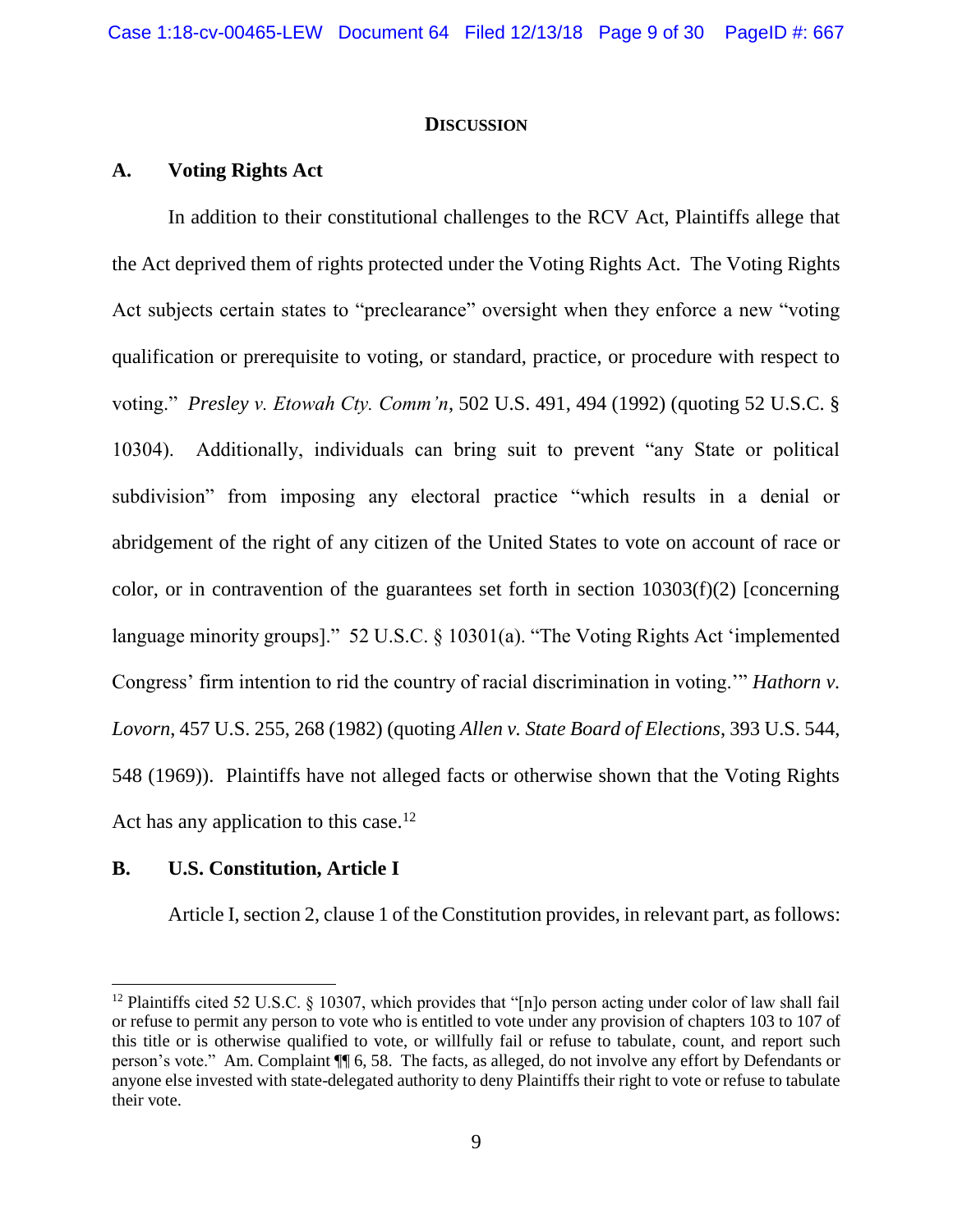"The House of Representatives shall be composed of Members chosen every second Year by the People of the several States . . . ." Furthermore, Article I, section 4, clause 1, provides: "The Times, Places and Manner of holding Elections for Senators and Representatives, shall be prescribed in each State by the Legislature thereof; but the Congress may at any time by Law make or alter such Regulations, except as to the Places of chusing Senators." Concerning section 4, clause 1, the Supreme Court has explained:

It cannot be doubted that these comprehensive words embrace authority to provide a complete code for congressional elections, not only as to times and places, but in relation to notices, registration, supervision of voting, protection of voters, prevention of fraud and corrupt practices, counting of votes, duties of inspectors and canvassers, and making and publication of election returns; in short, to enact the numerous requirements as to procedure and safeguards which experience shows are necessary in order to enforce the fundamental right involved. . . . All this is comprised in the subject of "times, places and manner of holding elections," and involves lawmaking in its essential features and most important aspect.

*Smiley v. Holm*, 285 U.S. 355, 366 (1932). *See also Arizona v. Inter Tribal Council of Arizona*, *Inc*., 570 U.S. 1, 8 (2013).

The First Article of the Constitution, in effect, assigns to the People of the several States the authority to choose their representatives to the national Congress, and directs that the States shall prescribe the times, places, and manner by which representative are chosen. Though Congress has the power to regulate state elections, "if there be no overruling action by the Congress" then suitable regulations "may be provided by the Legislature of the state upon the same subject." *Smiley*, 285 U.S. at 367. <sup>13</sup> This is one

<sup>&</sup>lt;sup>13</sup> "The power of Congress over the 'Times, Places and Manner' of congressional elections 'is paramount, and may be exercised at any time, and to any extent which it deems expedient; and so far as it is exercised, and no farther, the regulations effected supersede those of the State which are inconsistent therewith.'"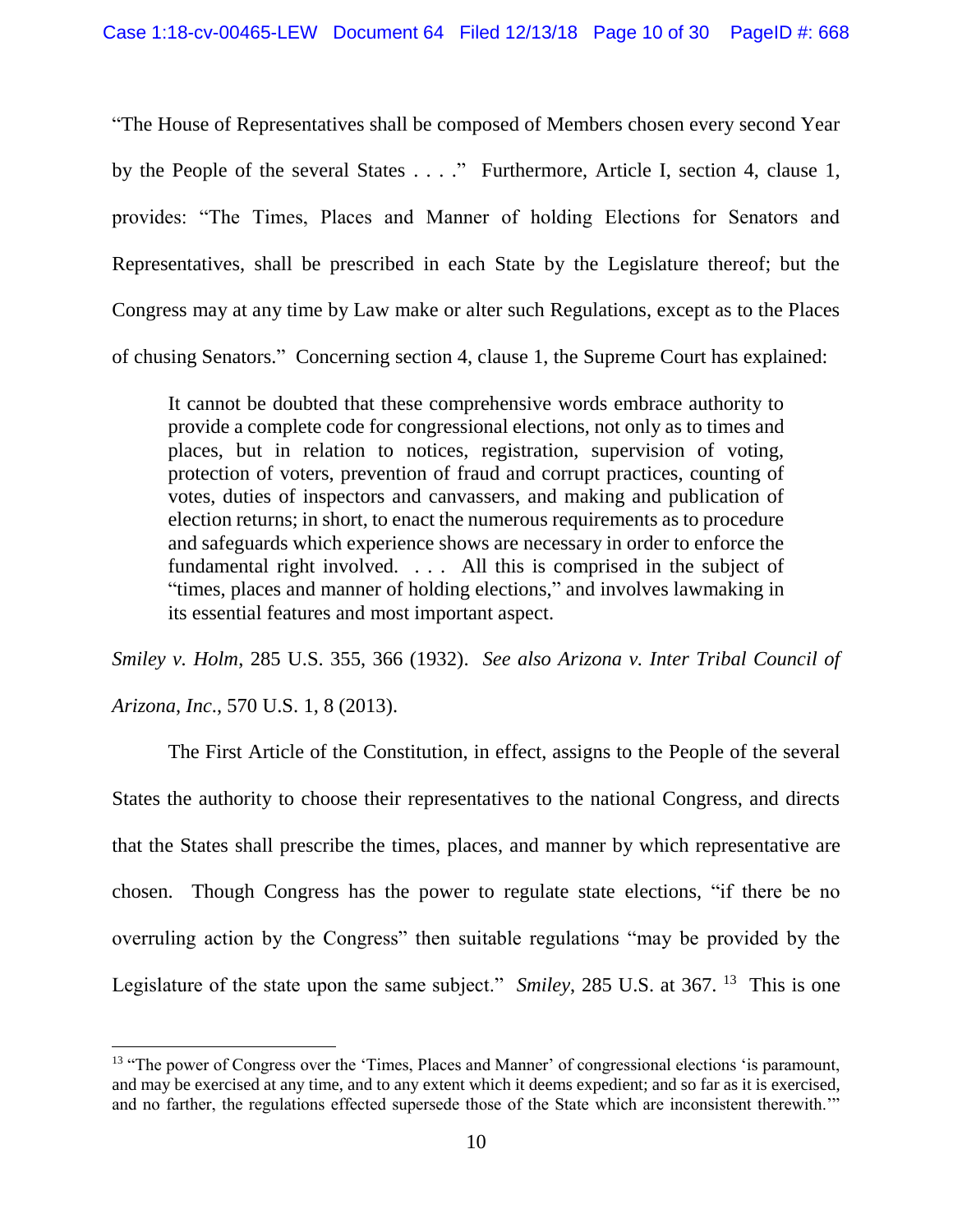#### Case 1:18-cv-00465-LEW Document 64 Filed 12/13/18 Page 11 of 30 PageID #: 669

example of the ingenious manner by which the framers divided sovereignty between the federal and state governments.

Plaintiffs argue that the force of history calls for the Court to interpret Article I as requiring a plurality or "first-past-the-post" standard for deciding election results. There is no textual support for this argument and a great deal of historical support to undermine it. As a practical observation, it is curious that states which still utilize a majority standard have managed to escape constitutional scrutiny under Article I. The American experiment in republican–representative government neither began nor ended with ratification of the Constitution. The values that informed Article I not only inspired the Revolution, but also continued a purposeful evolution in our national experiment in representative government. It is clear from The Federalist Papers and other public debates leading up to the ratification of the Constitution that federalism was its intellectual lodestar and was to act as a bulwark against the perceived threat of centralized political authority by allowing for political tolerance. Therefore, the powers delegated by the Constitution to the federal government were few and defined.

The delegates to the Continental Congress debated vigorously the wording of Article I.<sup>14</sup> When one considers the origins and objectives of our Constitution, and the

*Arizona v. Inter Tribal Council of Arizona*, *Inc*., 570 U.S. 1, 9 (2013) (quoting *Ex parte Siebold*, 100 U.S. 371, 392 (1880)). While Congress has legislated in the area of voting standards, most notably through the Voting Rights Act and amendments, 52 U.S.C. §§ 10301 *et seq*., and the Help America Vote Act, 52 U.S.C. §§ 20901 *et seq*., it has not precluded ranked-choice methods. I am unaware of any precedent in which the House of Representatives addressed a similar contest in the context of the Federal Contested Elections Act, 2 U.S.C. §§ 381–396.

<sup>&</sup>lt;sup>14</sup> There was significant debate over the Time, Place and Manner Clause during the first Continental Congress. Some Anti-Federalists voiced the concern that a faction in Congress would eventually regulate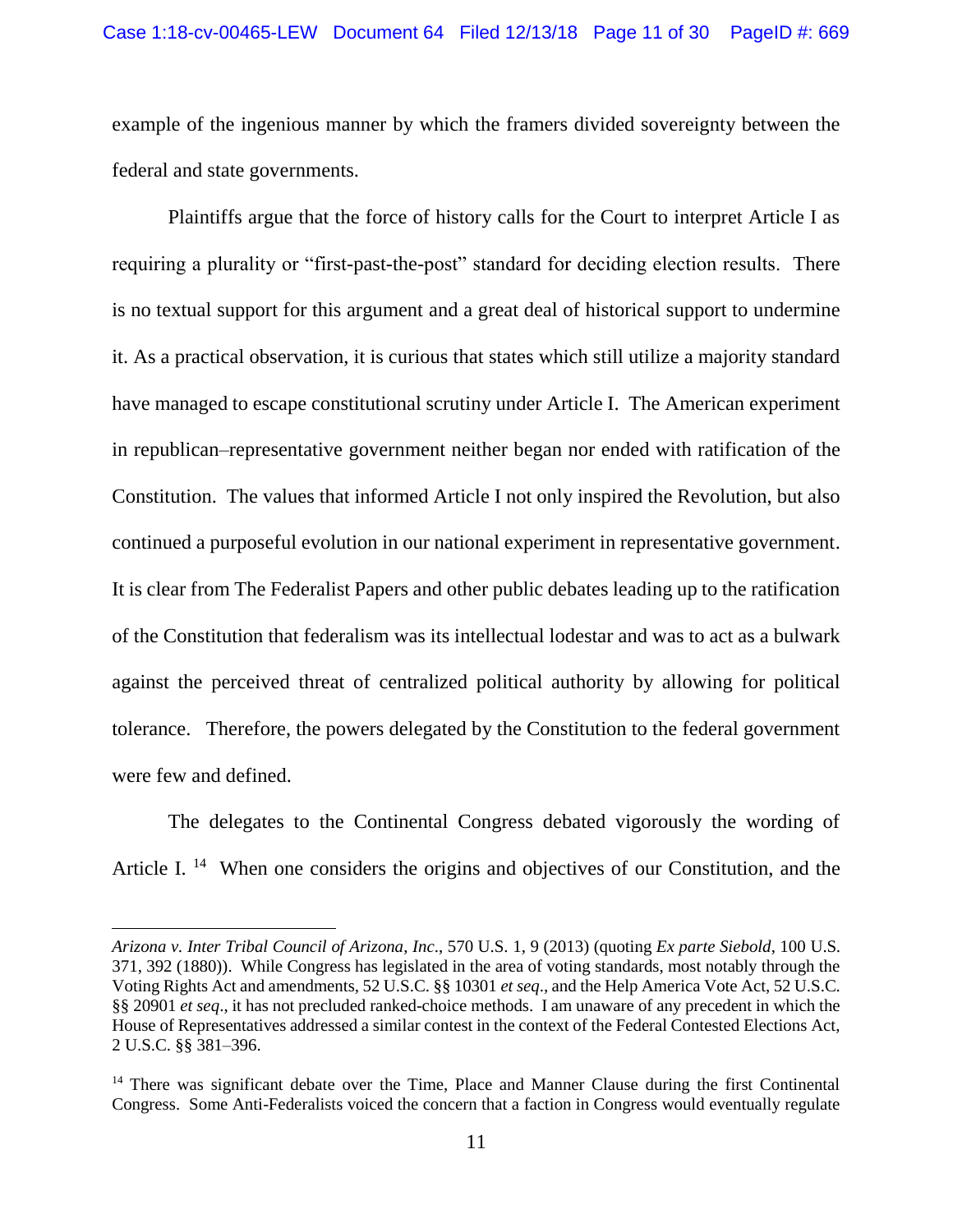principles of federalism that informed its text and structure, it is no accident that Article I does not set forth a comprehensive mandate for running federal elections, let alone dictate the plurality standard.

In the early days of the Republic, paper ballots were a new and welcome innovation in some states, and the secret ballot had not gained general acceptance. *John Doe No. 1 v. Reed*, 561 U.S. 186, 225 (2010) (Scalia, J., concurring). Only a subset of adult males were entitled to vote. There was no uniform election day. As the nation evolved, so too did the manner by which states conducted elections. Many states gravitated toward plurality systems. Others aspired to a majority and were willing to assume the burden of a run-off election to obtain that result. Gradually, the suffrage was expanded to unpropertied men, to women, and to minorities. In time, non-party candidates gained access to the ballot. Many of these changes were marked by considerable social upheaval, and many longsettled expectations were gradually, if not precipitously, undone by changes in popular sentiments.

Whether RCV is a better method for holding elections is not a question for which the Constitution holds the answer. By design, the freedoms and burdens of self-governance

the manner of holding elections in an undemocratic fashion, such as by establishing a plurality standard nationwide. Robert G. Natelson, *The Original Scope of the Congressional Power to Regulate Elections*, 13 U. Pa. J. Const. L. 1, 29 & nn. 123–128 (2010) (describing concerns of Anti-Federalists, including the "Federal Farmer"). "[D]uring the ratification debates, proponents of the Constitution noted: '[T]he power over the manner only enables them to determine how these electors shall elect—whether by ballot, or by vote, or by any other way.'" *U.S. Term Limits*, *Inc. v. Thornton*, 514 U.S. 779, 833 (1995) (5–4 decision) (quoting 4 Debates on the Adoption of the Federal Constitution 71 (J. Elliot ed. 1863) (Steele statement at North Carolina ratifying convention)). In any event, certainly the delegates to the Continental Congress declined to dictate either a majority or plurality standard, or preclude state variation in election procedure, for good cause. Natelson, *supra*, at 38–40 & nn. 183, 189.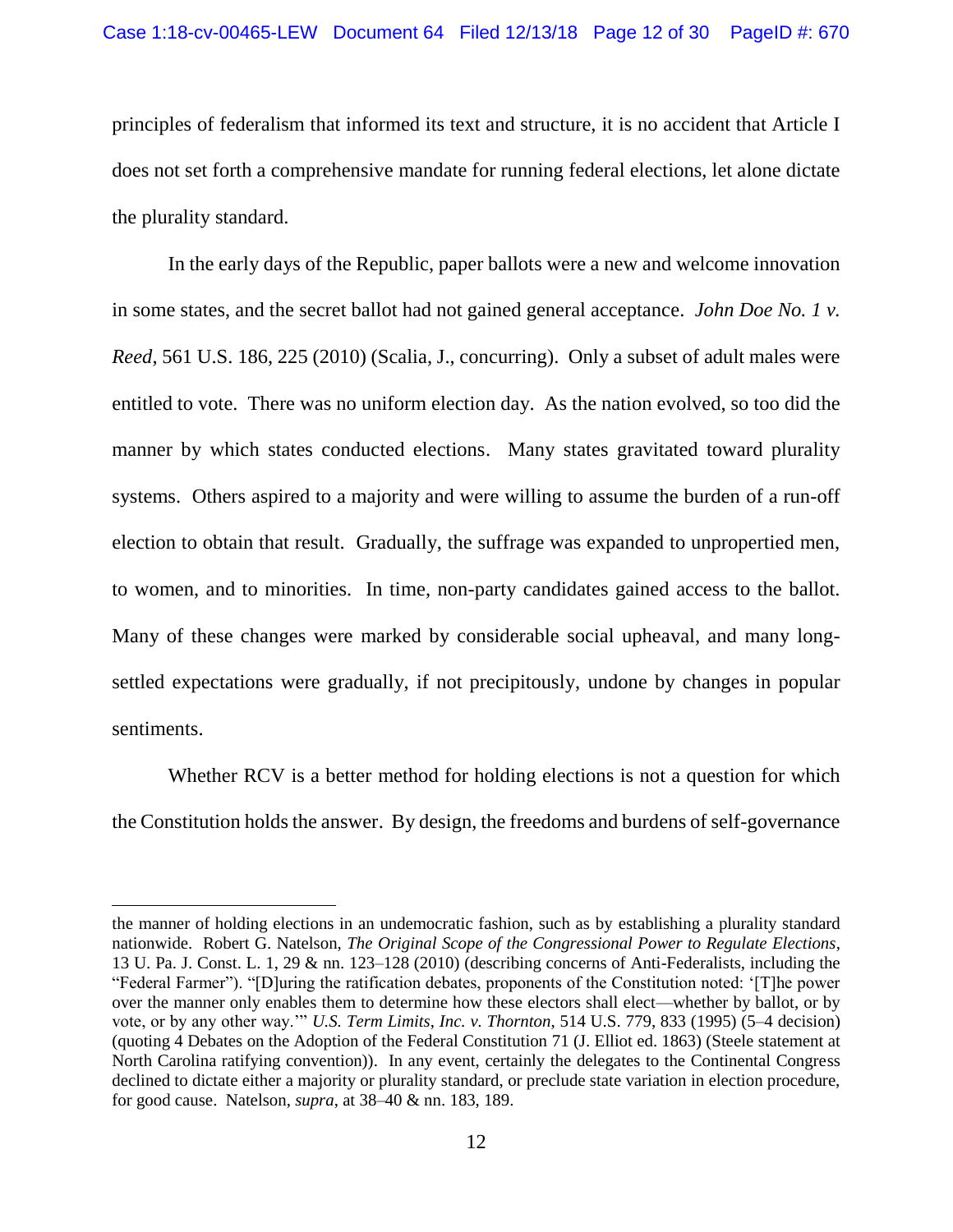leave normative questions of policy to be worked out in the public square and answered at the ballot box. To the extent that the Plaintiffs call into question the wisdom of using RCV, they are free to do so but for the reasons that I have indicated previously and upon which I elaborate presently, such criticism falls short of constitutional impropriety. A majority of Maine voters have rejected that criticism and Article I does not empower this Court to second guess the considered judgment of the polity on the basis of the tautological observation that RCV may suffer from problems, as all voting systems do. The proper question for the Court is whether RCV voting is incompatible with the text of Article I by giving the language its plain and ordinary meaning. *D.C. v. Heller*, 554 U.S. 570, 576 (2008) (quoting *United States v. Sprague*, 282 U.S. 716, 731 (1931) ("The Constitution was written to be understood by the voters; its words and phrases were used in their normal and ordinary as distinguished from technical meaning.")).

Article I is perfectly silent as to a prescribed method by which the States must elect their representatives. Plaintiffs urge that I must fill this void because section 2, as they put it, "must mean something." This position is premised on the dubious notion that the framers could not have intended to reserve for the States so much freedom as to choose how they elect their representatives to the Congress. This is a peculiar argument for Plaintiffs to make and one which is deeply belied by the extensive historical record leading to the adoption of the Constitution. The argument also is faulty insofar as it assumes that section 2 cannot be reconciled or comprehended without grafting onto its plain language a mandate for states to employ a plurality standard of conducting elections. The framers knew how to distinguish between plurality and majority voting, and did so in other contexts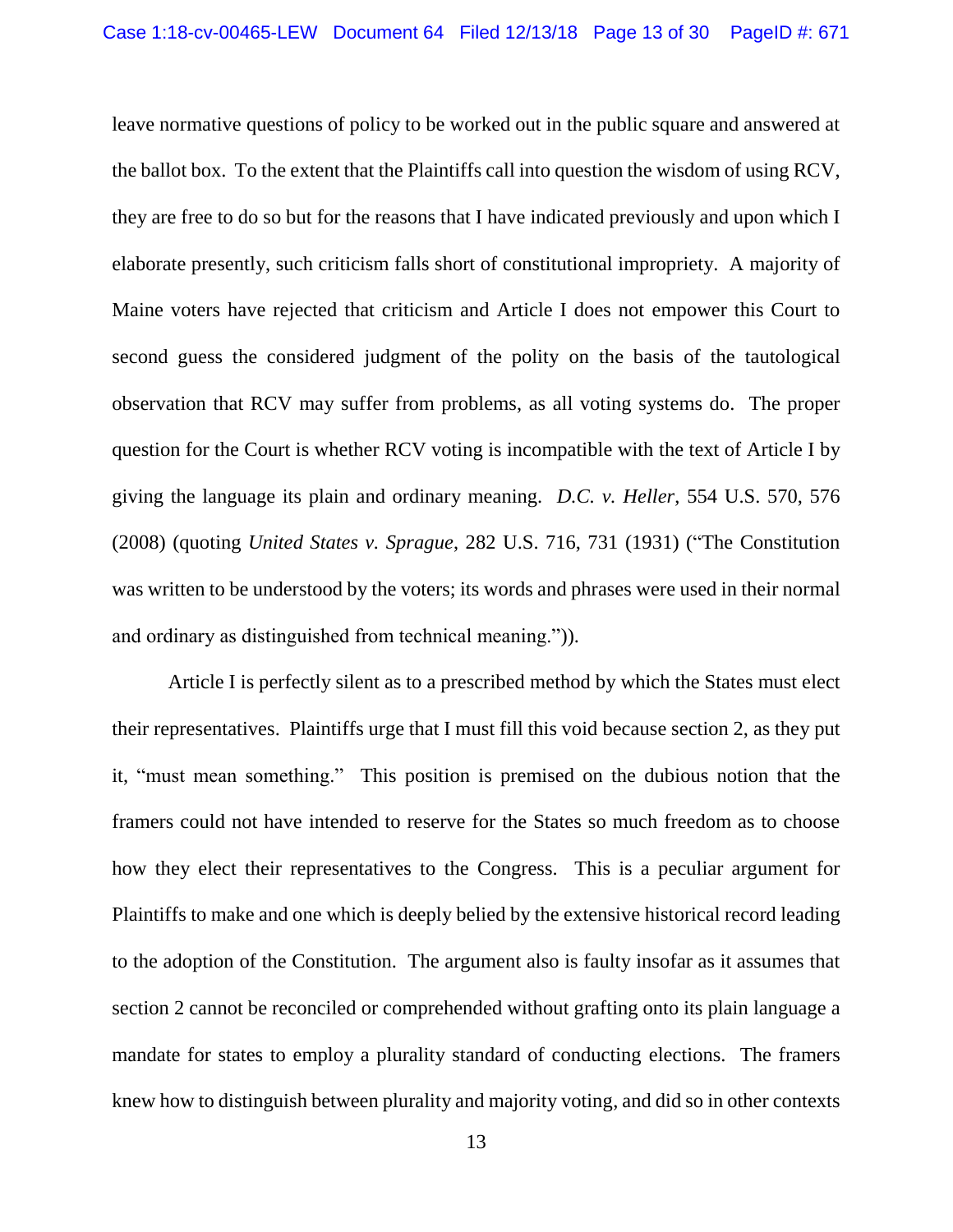in the Constitution, which leads to the sensible conclusion that they purposefully did not do so in Article I, section 2. Plaintiffs' argument also overlooks the profound influence of federalism on the development and ratification of the Constitution, which is evident in its text and structure.

Exercising the power vested in them by Article I, "[t]he people, in several States, functioning as the lawmaking body for the purpose at hand, have used the initiative to install a host of regulations governing the 'Times, Places and Manner' of holding federal elections," *Arizona State Legislature v. Arizona Indep. Redistricting Comm'n*, 135 S. Ct. 2652, 2676 (2015), and the people of Maine are no exception. <sup>15</sup> Plaintiffs contend that RCV is too exotic to fit within the meaning of Article I. Plaintiffs argue that over 100 years of wide-spread acceptance of plurality elections should not be undone by new ideas concerning the manner of holding elections. Plaintiffs attempt to prove the point through scholarly debate about the disadvantages of RCV. In my view, these arguments are policy considerations that the people and their representatives should weigh and assess when devising the best manner for holding elections. It is precisely why I find Dr. Gimpel's testimony to be unpersuasive in its entirety, at least as bearing on problems of constitutional magnitude. I have no doubt that Dr. Gimpel will contribute his enthusiasm and ability to the development of this area of political science and voter behavior to develop conclusions

<sup>&</sup>lt;sup>15</sup> Hearkening to pronouncements on popular sovereignty that predated the founding of our Nation, the Supreme Court observed that governmental power is derived from the consent of the people, as reflected succinctly in the Preamble of our Constitution, which begins, "We the People." *Arizona Indep. Redistricting Comm'n*, 135 S. Ct. at 2675. Thus, "the true principle of a republic is, that the people should choose whom they please to govern them." *Id.* (quoting *Powell v. McCormack*, 395 U.S. 486, 540–541 (1969) (quoting 2 Debates on the Adoption of the Federal Constitution 257 (J. Elliot ed. 1876))).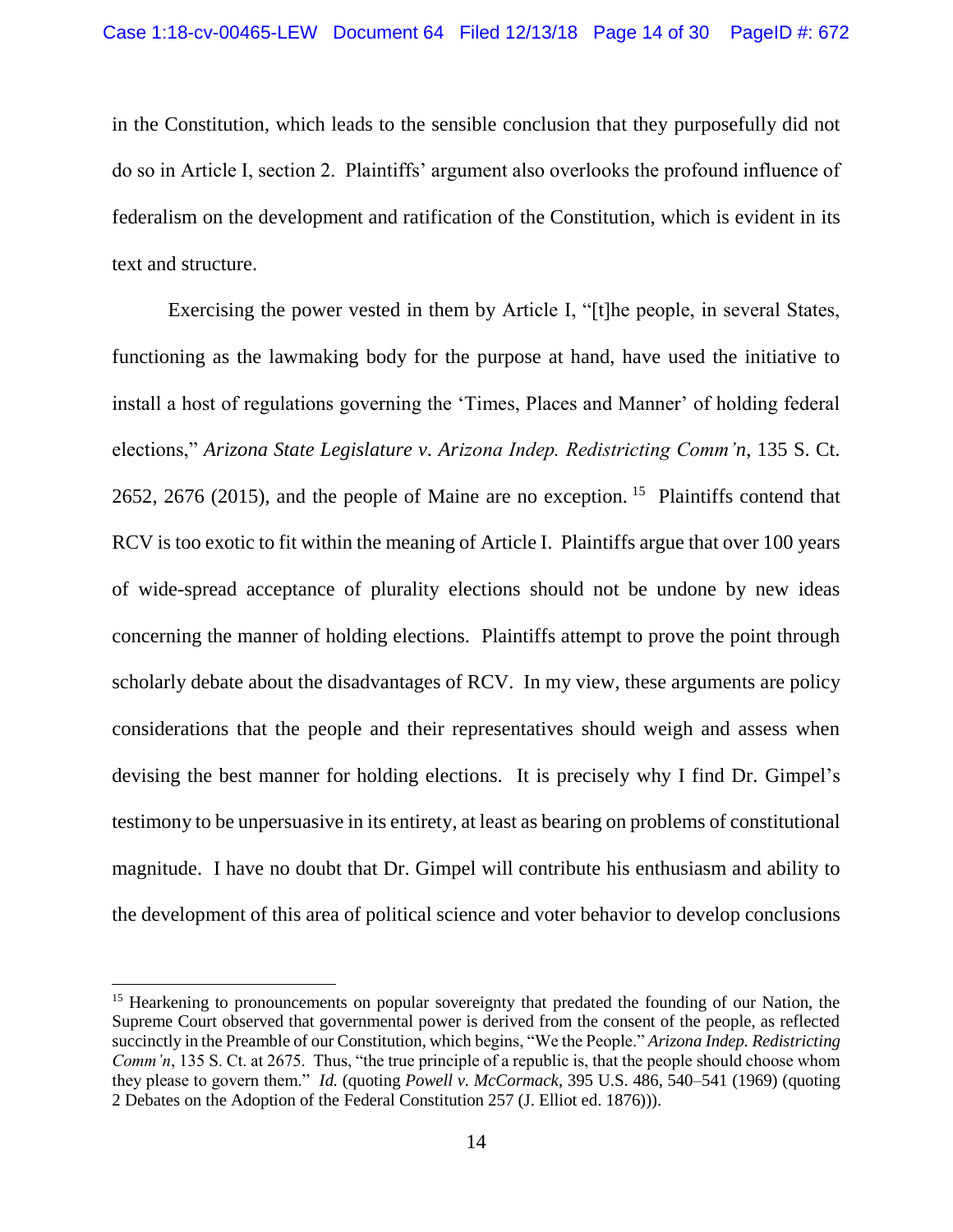based on rigorous methodology, study, debate, and time. For now, given the authority vested in the People of Maine under Article I, section 2 to choose their representatives, and given the authority vested in the People and the State under Article I, section 4 to determine the manner by which representatives are elected, I fail to see how Article I lends support to Plaintiffs' cause to have a federal court invalidate the results of Maine's second district house race.<sup>16</sup>

Plaintiffs' appeal to historical practices of plurality voting is not, standing alone, enough to elevate their policy criticism of RCV to a constitutional crisis. First, there are historical antecedents for majority and plurality standards in American politics, including in New England.<sup>17</sup> Second, a positivist characterization of the plurality standard that Maine

 $\overline{a}$ 

<sup>16</sup> I am concerned that Plaintiffs' Article I challenge may present a nonjusticiable political question. *See*, *e.g*., *Vieth v. Jubelirer*, 541 U.S. 267 (2004) (recognizing the difficulty in articulating justiciable standards for resolving a claim of unlawful political gerrymandering). However, because Plaintiffs' Fourteenth Amendment claims raise justiciable issues related to Plaintiffs' individual rights, *Gray v. Sanders*, 372 U.S. 368, 374 (1963), the Court sees no advantage in attempting to address a justiciability question solely with respect to Plaintiffs' Article I challenge, especially where the parties have not pressed the issue. However, the Court is perplexed as to what standard it would fashion to assess the constitutionality of RCV other than the standards it will address in the context of Plaintiffs' Fourteenth Amendment claims. Assuming the Article I claim is justiciable, I find that RCV does not exceed the State's authority under Article I for the reasons outlined herein.

<sup>&</sup>lt;sup>17</sup> In 1784, Matthew Griswold became Governor of Connecticut after obtaining a plurality of the votes cast, but not because he won by plurality. Instead, he ascended to the seat because the Connecticut assembly was empowered to decide the winner in the absence of a majority popular vote. This manner of election occurred five times in Connecticut in the 1780s, and on three of the five occasions, the declared winner was not the candidate with the most votes. Similarly, in 1785, James Bowdoin became the governor of Massachusetts after winning a plurality, but only because he received the vote of the Massachusetts legislature. Also in 1785, in a field of four candidates, George Atkinson won a plurality of the popular vote in the race for New Hampshire's governorship, but the New Hampshire Legislature gave the seat to runnerup John Langdon, as was its right in the absence of a majority victory. In 1787, in a reversal of fortunes, John Langdon won a plurality of the popular vote, but the New Hampshire Legislature this time gave the seat to another runner-up, John Sullivan. *See* Robert J. Dinkin, *Voting in Revolutionary America*, *A Study of the Elections in the Original Thirteen States*, *1776–1789*, 20–24, 105, 109 (1982).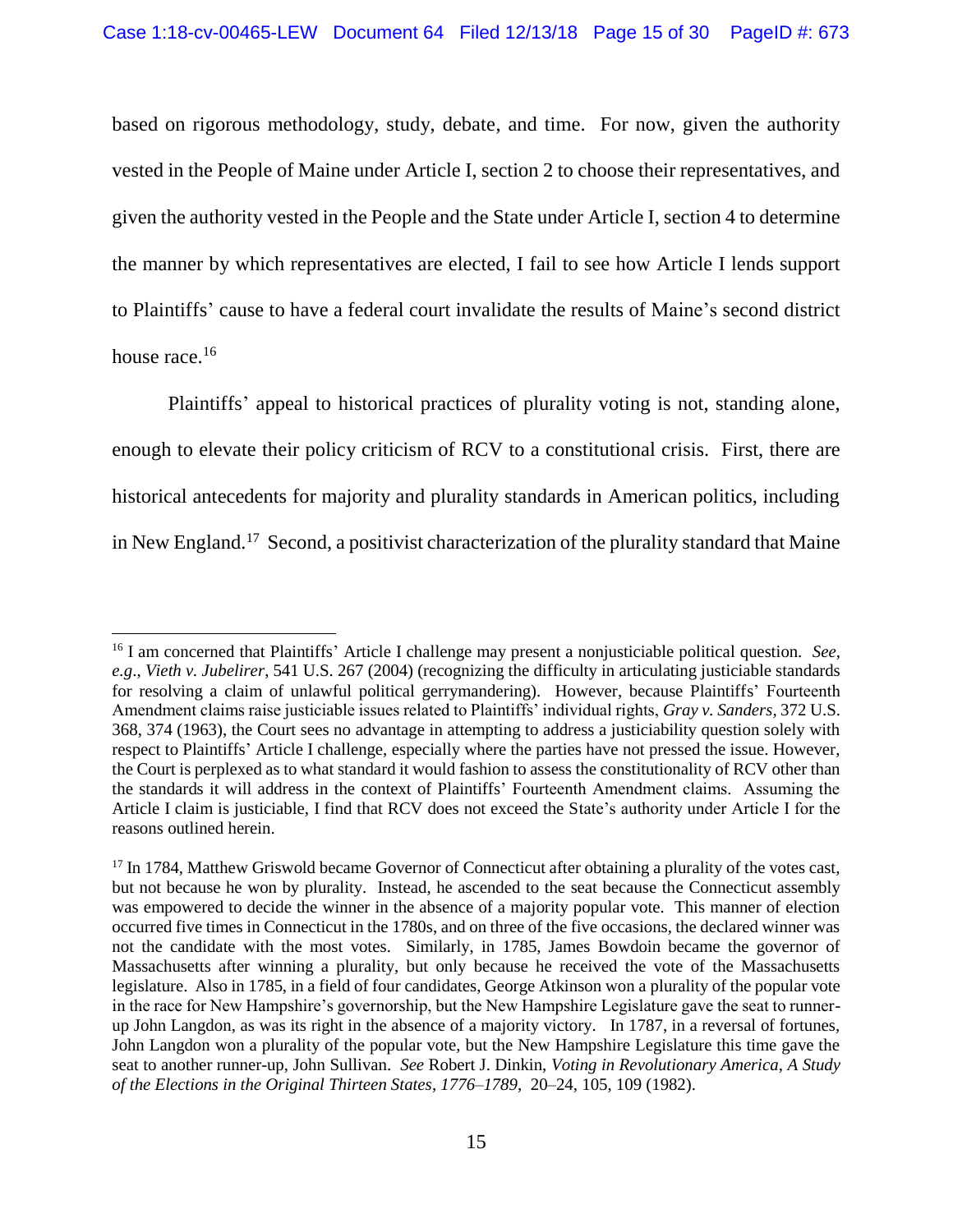has used for over 100 years does not lead to the ineluctable conclusion that any deviation from the practice is unconstitutional.

In the final analysis, RCV is not invalidated by Article I because there is no textual support for such a result and because it is not inherently inconsistent with our Nation's republican values. In fact, the opposite is true. In discussing the dangers of political factions to a "wellconstructed Union," James Madison made some observations that are worth considering when evaluating the bona fides of ranked-choice voting.

Extend the sphere, and you take in a greater variety of parties and interests; you make it less probable that a majority [and under plurality, a minority] of the whole will have a common motive to invade the rights of other citizens; or if such a common motive exists, it will be more difficult for all who feel it to discover their own strength, and to act in unison with each other. Besides other impediments, it may be remarked that [faction] is always checked by distrust in proportion to the number whose concurrence is necessary.

THE FEDERALIST No. 10. <sup>18</sup>

 $\overline{a}$ 

Madison's concern for a political system that checked the power of factions is as timely today as it was in the Eighteenth Century. Maine's RCV Act reflects the view of a majority of the voting public in Maine that their interests may be better represented by the candidate who achieves the greatest support among those who cast votes, than by the candidate who is first "past the post" in a plurality election dominated by two major parties. By requiring the concurrence of more than a plurality of voters, the People of Maine have

<sup>&</sup>lt;sup>18</sup> In discussing faction, Madison spoke of "unjust or dishonorable purposes" where I have revised the quotation. To be sure, I do not regard any of the parties to be motivated by unjust or dishonorable purposes. The point, rather, is that a manner of election that requires a contestant for representative office to win over minority factions, when the contestant has not achieved an outright majority, is not inherently destructive to the virtues of a republican form of government and may, in fact, promote them.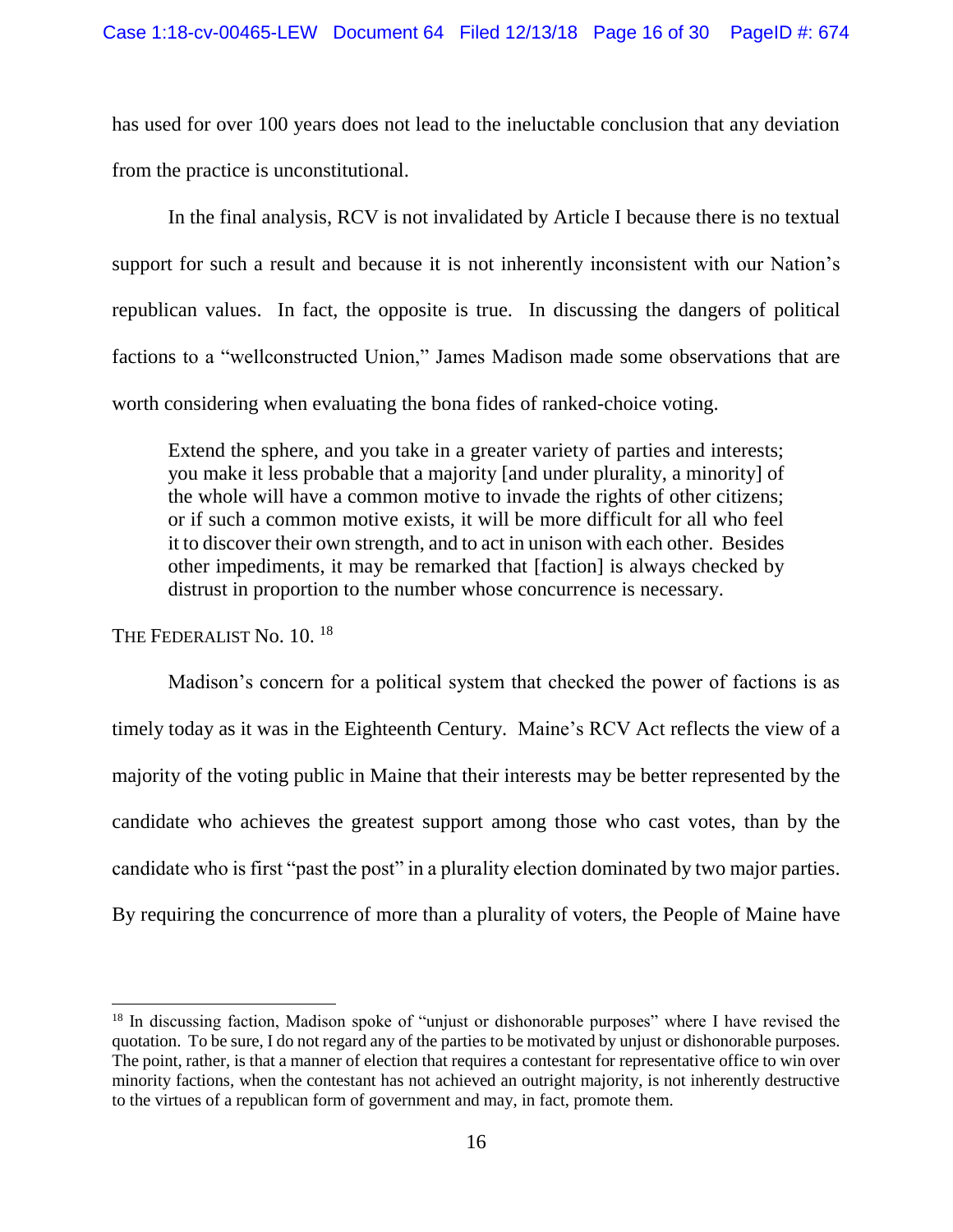not exceeded the authority vested in them under Article I, sections 2 and 4, and they have not violated any regulation issued by Congress under section 4.

# **C. Fourteenth Amendment**

Although I find that the RCV Act is not incompatible with Article I, I must still consider whether Defendant Dunlap's implementation of RCV in the November 6, 2018 election deprived Plaintiffs of individual rights protected by the Fourteenth Amendment. These claims arise under the federal civil rights statute, which states, in relevant part:

Every person who, under color of any statute, ordinance, regulation, custom, or usage, of any State or Territory or the District of Columbia, subjects, or causes to be subjected, any citizen of the United States or other person within the jurisdiction thereof to the deprivation of any rights, privileges, or immunities secured by the Constitution and laws, shall be liable to the party injured in an action at law, suit in equity, or other proper proceeding for redress, . . . .

42 U.S.C. § 1983. "Section 1983 is not itself a source of substantive rights, but merely provides a method for vindicating federal rights elsewhere conferred." *Albright v. Oliver*, 510 U.S. 266, 271 (1994). Plaintiffs contend Defendant Dunlap's application of RCV to the Second District house race deprived them of rights guaranteed under the Fourteenth Amendment's Equal Protection Clause and Due Process Clause, and under the First Amendment, which is incorporated into the substantive protection the Fourteenth Amendment extends to citizens in their dealings with the state governments.<sup>19</sup>

<sup>&</sup>lt;sup>19</sup> The Fourteenth Amendment provides:

No State shall make or enforce any law which shall abridge the privileges or immunities of citizens of the United States; nor shall any State deprive any person of life, liberty, or property, without due process of law; nor deny to any person within its jurisdiction the equal protection of the laws.

U.S. Const. Am. XIV, § 1.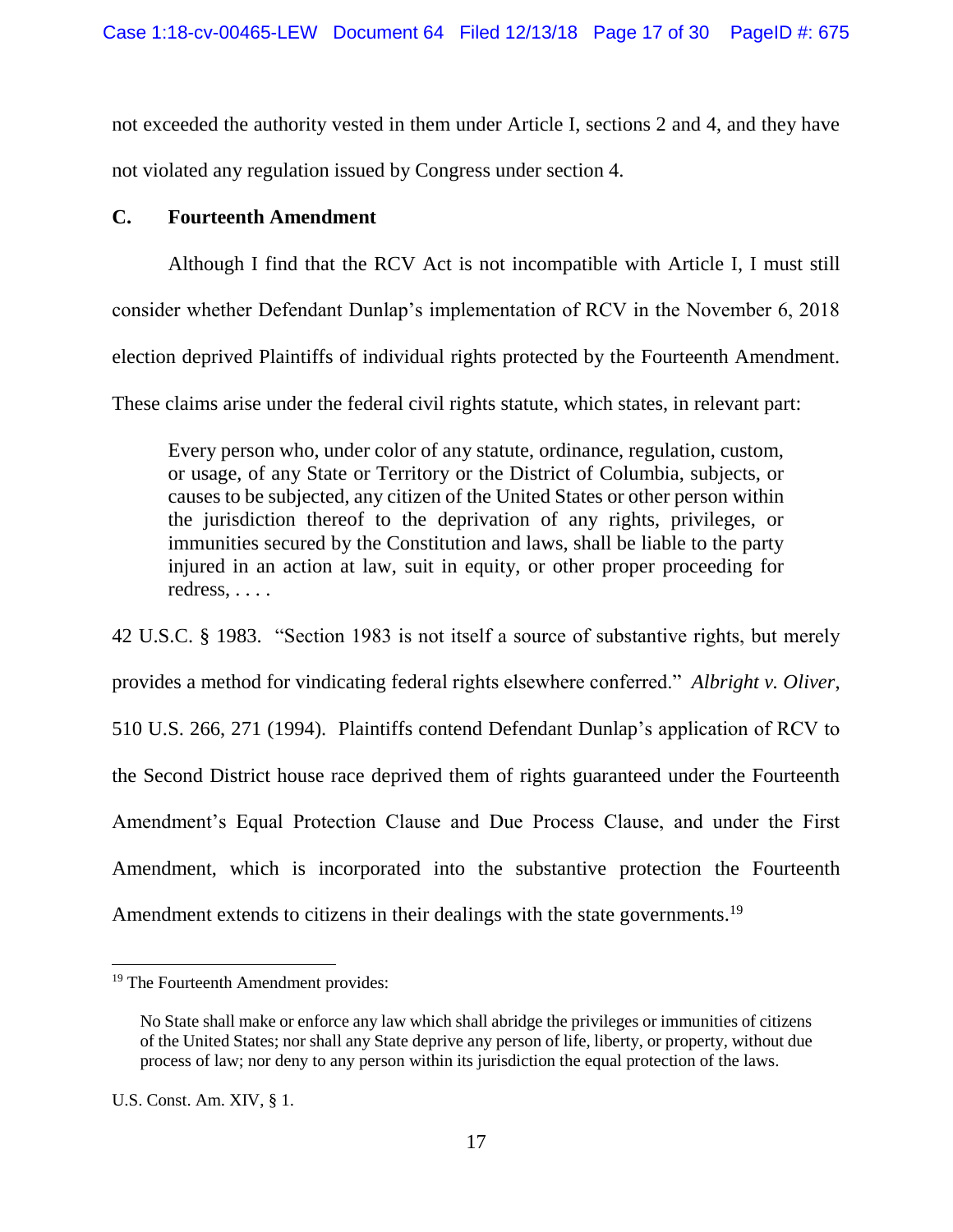### **1. Equal Protection**

When it comes to voting rights, the bedrock principle of the Equal Protection Clause is that "a citizen has a constitutionally protected right to participate in elections on an equal basis with other citizens in the jurisdiction." *Dunn v. Blumstein*, 405 U.S. 330, 336 (1972). A state violates the Clause where a manner of election is enacted that "impairs the ability of a protected class to elect its candidate of choice on an equal basis with other voters." *Johnson v. De Grandy*, 512 U.S. 997, 1007 (1994) (internal quotations omitted) (applying Section 2 of the Voting Rights Act); *see also Hunter v. Erickson*, 393 U.S. 385, 391 (1969) (equal protection affords all citizens the right to "vote, on an equal basis with others"). Most of what the Supreme Court has said on the topic of equal protection in the election context has related to concerns over balancing majority and minority interests, and much of that language is germane to the issue of whether the will of the People can be expressed through a ranked-choice election process that seeks to understand what, exactly, is the majority will. For example:

Logically, in a society ostensibly grounded on representative government, it would seem reasonable that a majority of the people of a State could elect a majority of that State's legislators. To conclude differently, and to sanction minority control of state legislative bodies, would appear to deny majority rights in a way that far surpasses any possible denial of minority rights that might otherwise be thought to result. Since legislatures are responsible for enacting laws by which all citizens are to be governed, they should be bodies which are collectively responsive to the popular will. And the concept of equal protection has been traditionally viewed as requiring the uniform treatment of persons standing in the same relation to the governmental action questioned or challenged. With respect to the allocation of legislative representation, all voters, as citizens of a State, stand in the same relation regardless of where they live. Any suggested criteria for the differentiation of citizens are insufficient to justify any discrimination, as to the weight of their votes, unless relevant to the permissible purposes of legislative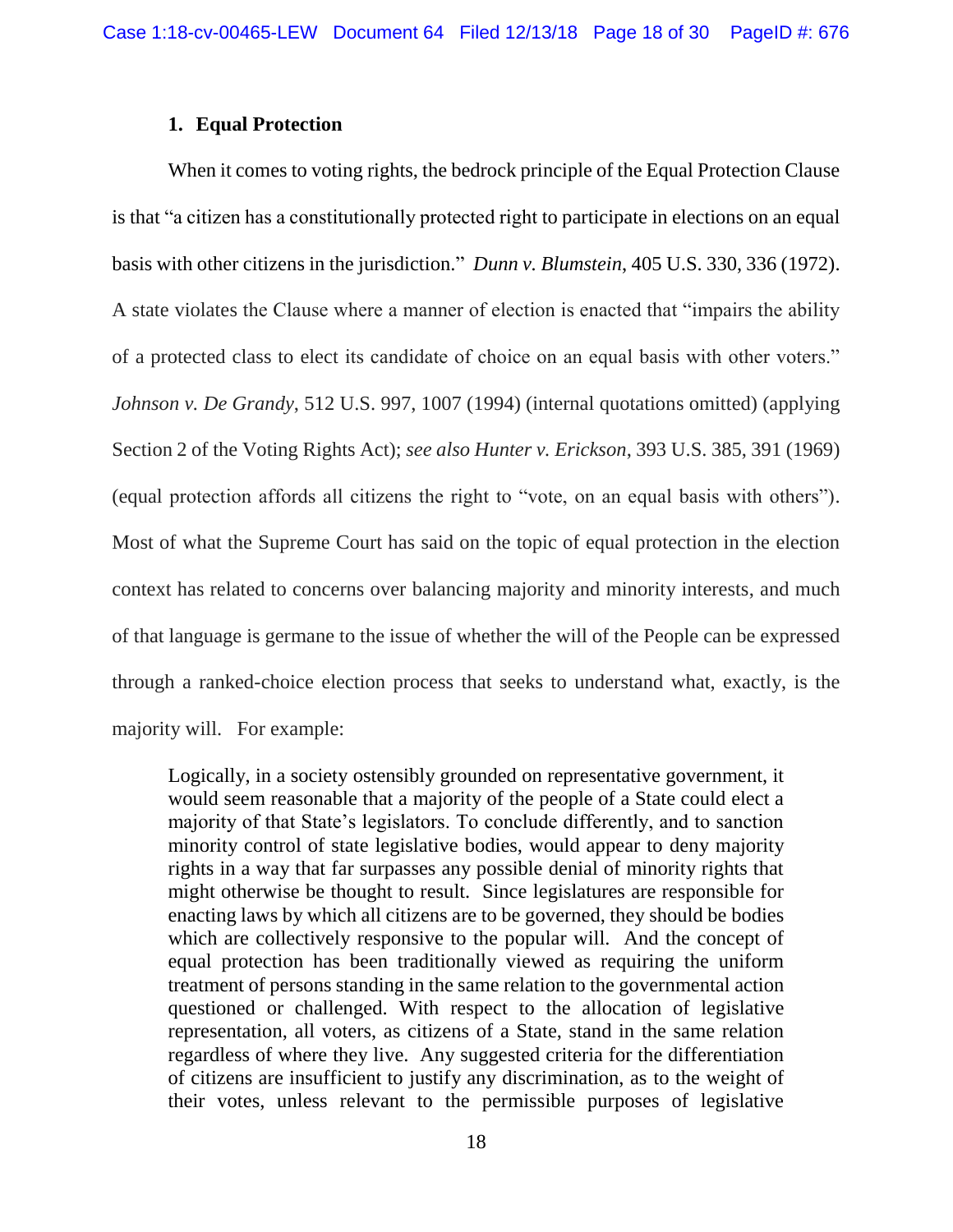apportionment. Since the achiev[ement] of fair and effective representation for all citizens is concededly the basic aim of legislative apportionment, we conclude that the Equal Protection Clause guarantees the opportunity for equal participation by all voters in the election of state legislators.

*Reynolds v. Sims*, 377 U.S. 533, 565–66 (1964).

Citing *Bush v. Gore*, 531 U.S. 98 (2000), Plaintiffs maintain that the RCV Act will deprive them of equal protection under the  $law.^{20}$  They recite:

The Fourteenth Amendment's guarantee of equal protection of the laws means that a "State may not, by [] arbitrary and disparate treatment, value one person's vote over that of another." *Bush v. Gore*, 531 U.S. 98, 104–05 (2000) (citing *Harper v. Virginia Bd. of Elections*, 383 U.S. 663, 665 (1966)). "The idea that one group can be granted greater voting strength than another is hostile to the one man, one vote basis of our representative government." *Id.* at 107 (quoting *Moore v. Ogilvie*, 394 U.S. 814, 819 (1969) (brackets omitted)).

Motion for Preliminary Injunction at 14.

 $\overline{a}$ 

The "one person, one vote" principle is well established in the law. In *Gray v*. *Sanders*, 372 U.S. 368, 374 (1963), the Supreme Court declared as unlawful a state election system that weighed rural votes more heavily that urban votes, and votes from the smallest rural counties more heavily than those from the larger rural counties. *Id*. at 379. While the *Gray* Court recognized the one person, one vote concept, its point was that "equality of voting power" must be preserved. *Id.* at 381. In other words, the vote cast by each voter

<sup>&</sup>lt;sup>20</sup> In *Bush v. Gore*, the Supreme Court observed that there is a need for a consistent standard for assessing ballots and that it presents an unacceptable scenario when those who review ballots on behalf of a state apply varied standards for interpreting voter intent. 531 U.S. 98, 105 (2000) (describing varied interpretations of the significance of dimpled chads versus chads dislodge enough to permit light to show through). The record in this case does not reveal the application of inconsistent standards.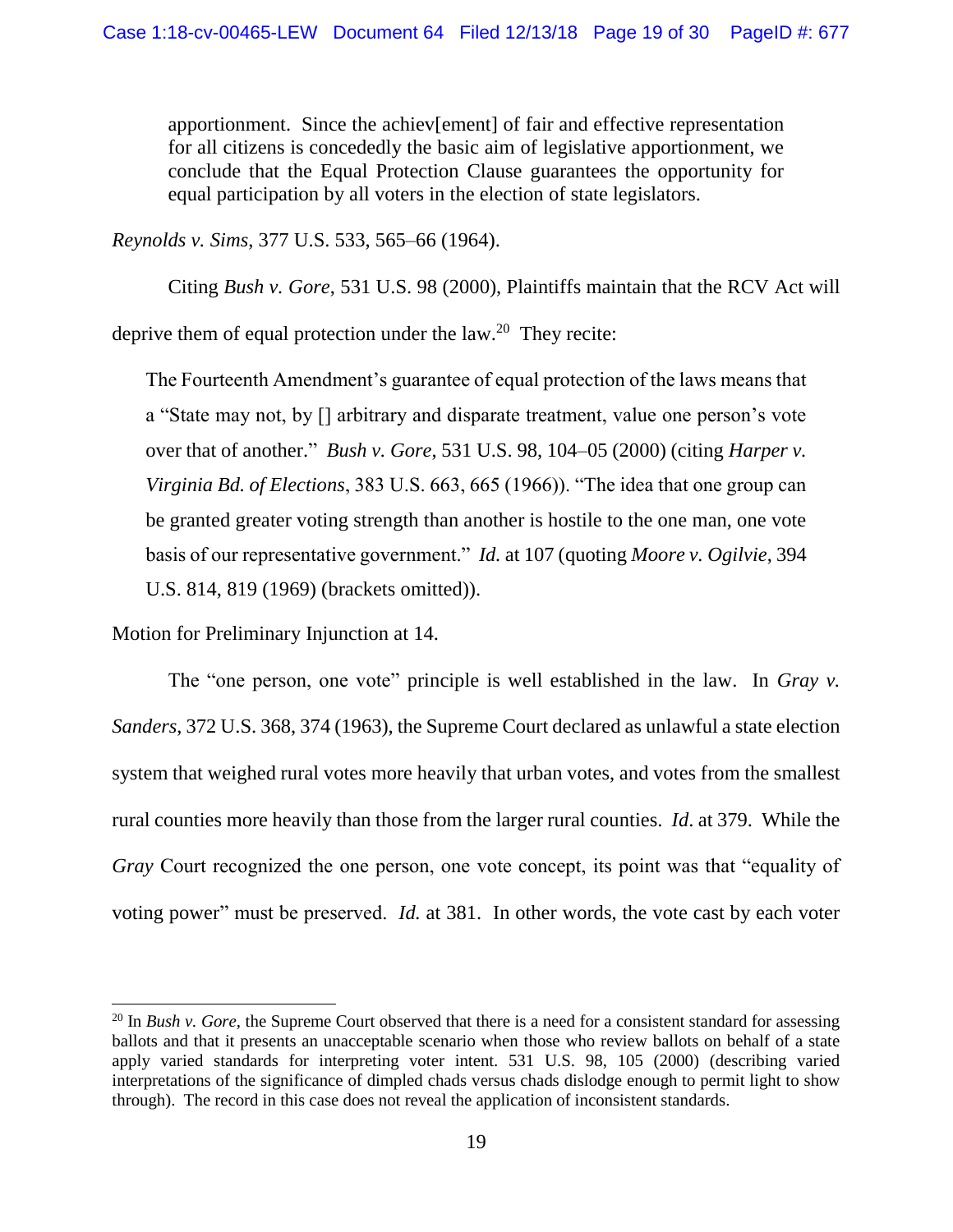must have equal weight; no vote should be disadvantaged (or "diluted") because of the voter's membership in a demographic group or another arbitrary factor. *See also Moore*, 394 U.S. at 816 ("The idea that one group can be granted greater voting strength than another is hostile to the one man, one vote basis of our representative government.").

In *Wesberry v. Sanders*, 376 U.S. 1 (1964), the Court invalidated a system of electing congressional representatives where congressional districts were of markedly different populations, such that one district's representative would represent two-to-three times as many people as another district's representative. The Court explained:

Soon after the Constitution was adopted, James Wilson of Pennsylvania, by then an Associate Justice of this Court, gave a series of lectures at Philadelphia in which, drawing on his experience as one of the most active members of the Constitutional Convention, he said:

'(A)ll elections ought to be equal. Elections are equal, when a given number of citizens, in one part of the state, choose as many representatives, as are chosen by the same number of citizens, in any other part of the state. In this manner, the proportion of the representatives and of the constituents will remain invariably the same.'

It is in the light of such history that we must construe Art. I, s 2, of the Constitution, which, carrying out the ideas of Madison and those of like views, provides that Representatives shall be chosen 'by the People of the several States' and shall be 'apportioned among the several States \* \* \* according to their respective Numbers.' It is not surprising that our Court has held that this Article gives persons qualified to vote a constitutional right to vote and to have their votes counted. . . . Not only can this right to vote not be denied outright, it cannot, consistently with Article I, be destroyed by alteration of ballots . . . . No right is more precious in a free country than that of having a voice in the election of those who make the laws under which, as good citizens, we must live. Other rights, even the most basic, are illusory if the right to vote is undermined. Our Constitution leaves no room for classification of people in a way that unnecessarily abridges this right. In urging the people to adopt the Constitution, Madison said in No. 57 of The Federalist: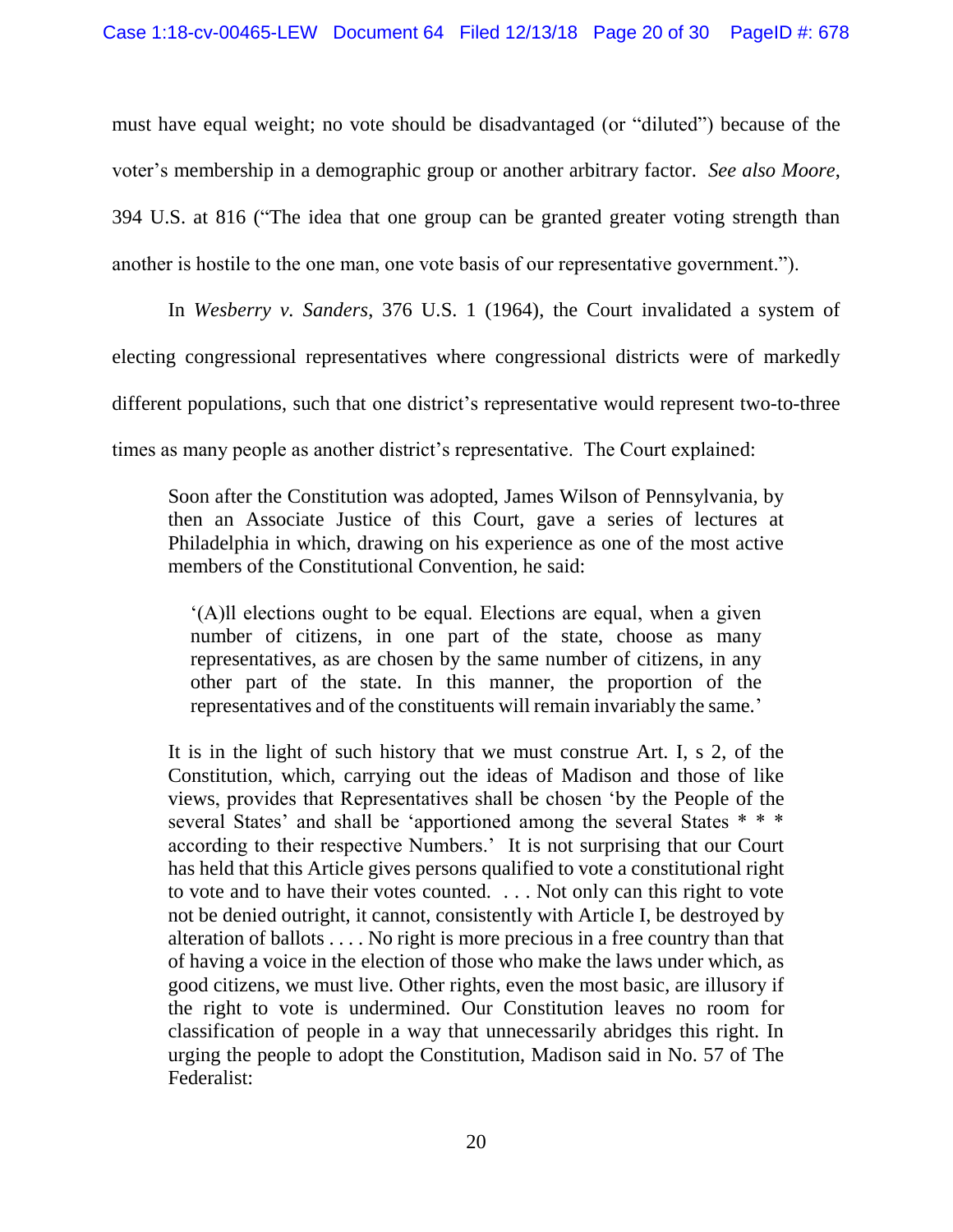'Who are to be the electors of the Federal Representatives? Not the rich more than the poor; not the learned more than the ignorant; not the haughty heirs of distinguished names, more than the humble sons of obscure and unpropitious fortune. The electors are to be the great body of the people of the United States. \* \* \*'

Readers surely could have fairly taken this to mean, 'one person, one vote.' *Cf. Gray v. Sanders*, 372 U.S. 368, 381.

*Wesberry*, 376 U.S. at 17–18 (some citations omitted). To the list provided by Madison, one might add, not the party-enrolled more than the unenrolled. The point is that "one person, one vote" does not stand in opposition to ranked balloting, so long as all electors are treated equally at the ballot. *See Hadley v. Jr. Coll. Dist. of Metro. Kansas City*, 397 U.S. 50, 56 (1970) ("[A]s a general rule, whenever a state or local government decides to select persons by popular election . . . , the Equal Protection Clause . . . requires that each qualified voter must be given an equal opportunity to participate in that election, and ... each district must be established [so] that equal numbers of voters can vote for proportionally equal numbers of officials.").

Plaintiffs insist that their votes received less weight. However, Plaintiffs have not demonstrated that their votes received less weight. They understood that a majority victory was the standard to avoid a second round of ballot counting. At round one of the RCV election, they cast votes of equal weight, but their candidate failed to achieve a majority victory. At round two, votes cast for the two trailing candidates were reviewed to see whether they expressed a preference for the remaining, viable contestants. Defendant Dunlap distributed those votes that were earmarked to either Plaintiff Poliquin or Intervenor Golden. Plaintiffs' votes were not rendered irrelevant or diluted by this process.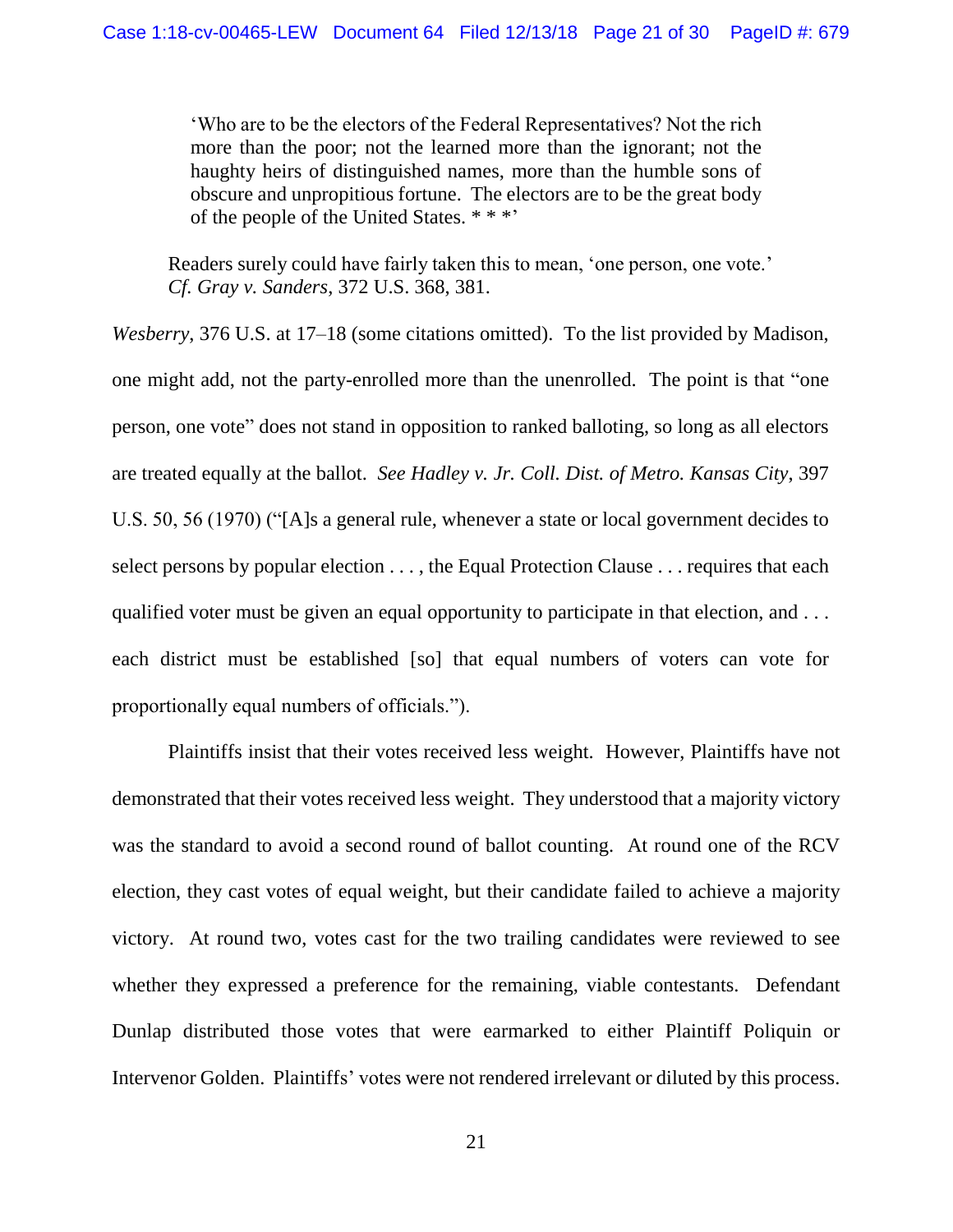They remained and were counted.<sup>21</sup> Presumably for this reason, Plaintiffs' expert, Dr.

Gimpel, testified that Plaintiffs participated fully in the election.

Plaintiffs go on to allege that there is something insidious about a majority vote

standard. In their amended complaint, they allege:

l

While most states use a single-ballot, plurality system to elect candidates for federal office, a minority of states – mostly in the South – have required candidates to win a run-off election if they do not exceed 50% of the votes cast on the initial ballot. *See, e.g.*, Nat'l Conference of State Legislatures, *Primary Runoffs*, at http://www.ncsl.org/research/ elections-andcampaigns/primary-runoffs.aspx (last accessed Nov. 12, 2018). Observers have noted that the "runoff system is a vestige of a time when white Democrats controlled Southern politics[] and manipulated election rules to make sure they stayed in power." Reid Wilson, *Runoff Elections a Relic of the Democratic South*, Wash. Post, June 4, 2014.

Am. Complaint  $\P$  61. Contrary to Plaintiffs' allegation, there is nothing inherently

improper about an election that requires a contestant to achieve victory by a majority.  $22$ 

<sup>&</sup>lt;sup>21</sup> Other courts that have evaluated an equal protection challenge to ranked choice / instant run-off elections have agreed that ranked ballots do not dilute unranked ballots because an unranked ballot that supports a leading candidate continues to have equal weight in the subsequent round(s) of balloting. *Dudum v. Arntz*, 640 F.3d 1098, 1112 (2011) ("Each ballot is counted as no more than one vote at each tabulation step, whether representing the voters' first-choice candidate or the voters' second- or third-choice candidate, and each vote attributed to a candidate  $\dots$  is afforded the same mathematical weight in the election."); *Minnesota Voters Alliance v. City of Minneapolis*, 766 N.W.2d 683, 690 (2009) ("[I]t is only because votes for continuing candidates are carried forward and combined with subsequent-choice votes of voters for eliminated candidates that any candidate can eventually win."); *McSweeney v. City of Cambridge*, 665 N.E.2d 11, 16 (Mass. 1996) ("Even a special election may be said to disenfranchise the prior voters to some extent in favor of those voting in the later one.").

 $22$  There is an indication in the congressional record associated with the Voting Rights Act that some states adopted a majority standard for certain offices to prevent black citizens from obtaining victories under a plurality system. *Presley v. Etowah Cty. Comm'n*, 502 U.S. 491, 520 & n.20 (1992) (Stevens, J., dissenting) (describing "white resistance to progress in black registration"). The Supreme Court has affirmed a district court order that required a city to remove a majority-vote requirement where the new requirement coincided with consolidation and annexation of neighboring political subdivisions in a manner that adversely impacted minority voting strength. *City of Port Arthur v. United States*, 459 U.S. 159, 167 (1982); *City of Rome v. United States*, 446 U.S. 156, 183 (1980). The fact that "eliminating [a] majority-vote requirement" can be "an understandable adjustment" to prevent dilution of a minority's voting power, *Port Arthur*, 459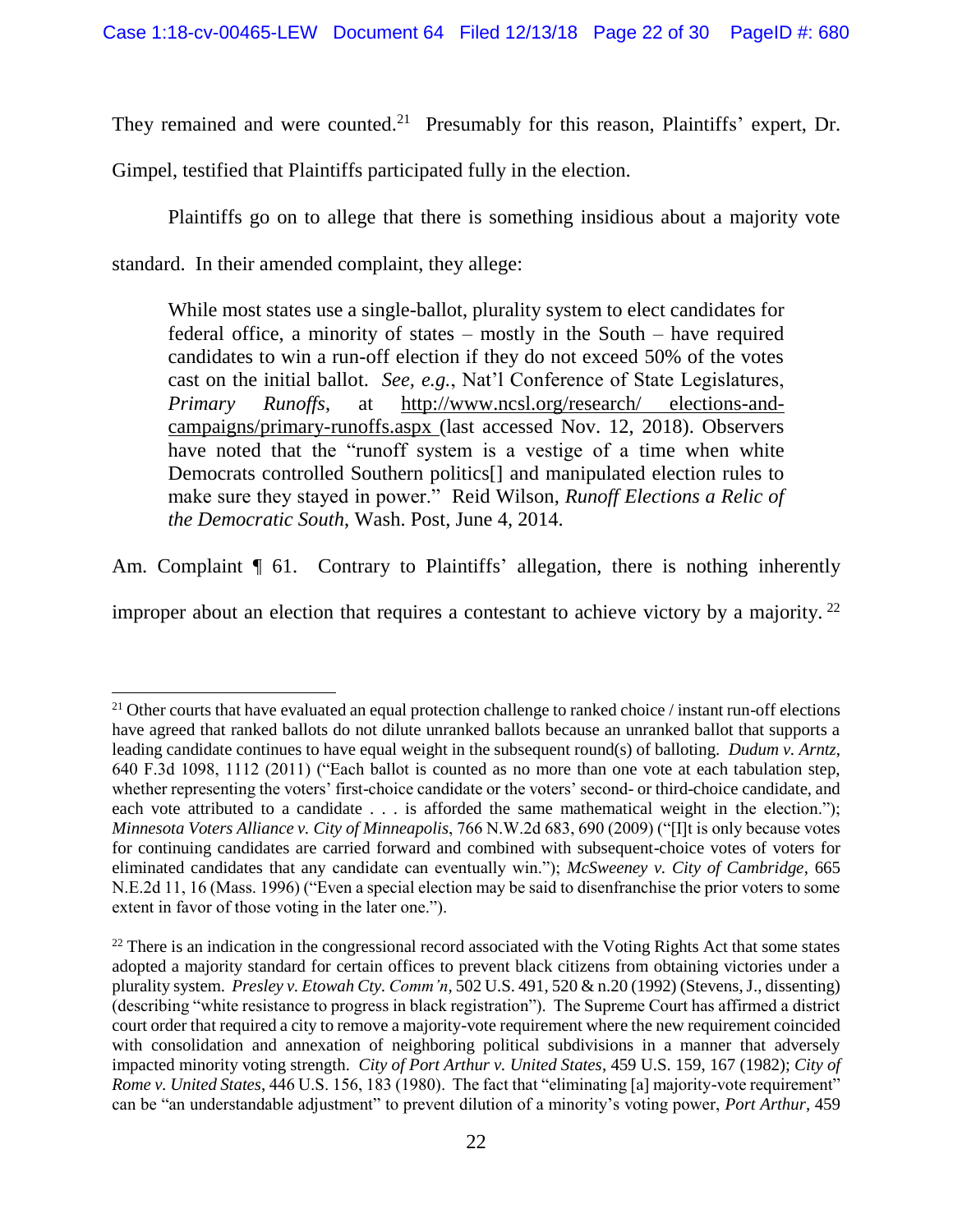*E.g.*, *Fortson v. Morris*, 385 U.S. 231, 234 (1966); *Bond v. Fortson*, 334 F. Supp. 1192 (1971), *aff'd* 404 U.S. 930 (1971); *cf. Gutierrez v. Ada*, 528 U.S. 250 (2000) (considering 48 U.S.C. §§ 1421 et seq., in which Congress prescribed the majority standard and runoffs when needed in gubernatorial races in the territory of Guam); 48 U.S.C. § 1712 (specifying that delegates to Congress from Guam and the Virgin Islands must be elected by a majority of the votes cast); 48 U.S.C. §§ 1732, 1752 (permitting the legislatures of American Samoa and Northern Mariana Islands to establish primary elections for the election of a delegate to Congress, in which case the delegate "shall be elected by a majority of votes cast in any subsequent general election . . . ."). Nor is it unconstitutional for an election to be determined in more than one round, provided that the official election takes place on federal election day. *Foster v. Love*, 522 U.S. 67 (1997) (invaliding Louisiana open-primary because it provided the opportunity to fill congressional seats prior to election day). $23$ 

Maine has devised a manner of holding elections that seeks to realize the perceived

 $\overline{a}$ 

U.S. at 167, does not call into disrepute all majority-vote requirements. Nothing in the record suggests that any discriminatory purposes or effects are at play here.

<sup>&</sup>lt;sup>23</sup> In *Foster*, the Supreme Court noted that "a State may hold a congressional election on a day other than the uniform federal election day when such an election is necessitated 'by a failure to elect at the time prescribed by law,'" as occurs in states that require a majority winner and provide for run-off elections. 522 U.S. at 72 n.3. The Court did not rule on the issue, but cited Eleventh Circuit precedent that upheld an election result secured after federal election day through a run-off election. *Id.* (citing *Public Citizen*, *Inc. v. Miller*, 813 F.Supp. 821 (N.D. Ga.), *aff'd*, 992 F.2d 1548 (11th Cir. 1993) (upholding under 2 U.S.C. § 8 a run-off election that was held after federal election day, because in the initial election on federal election day no candidate received the majority vote that was as required by Georgia law).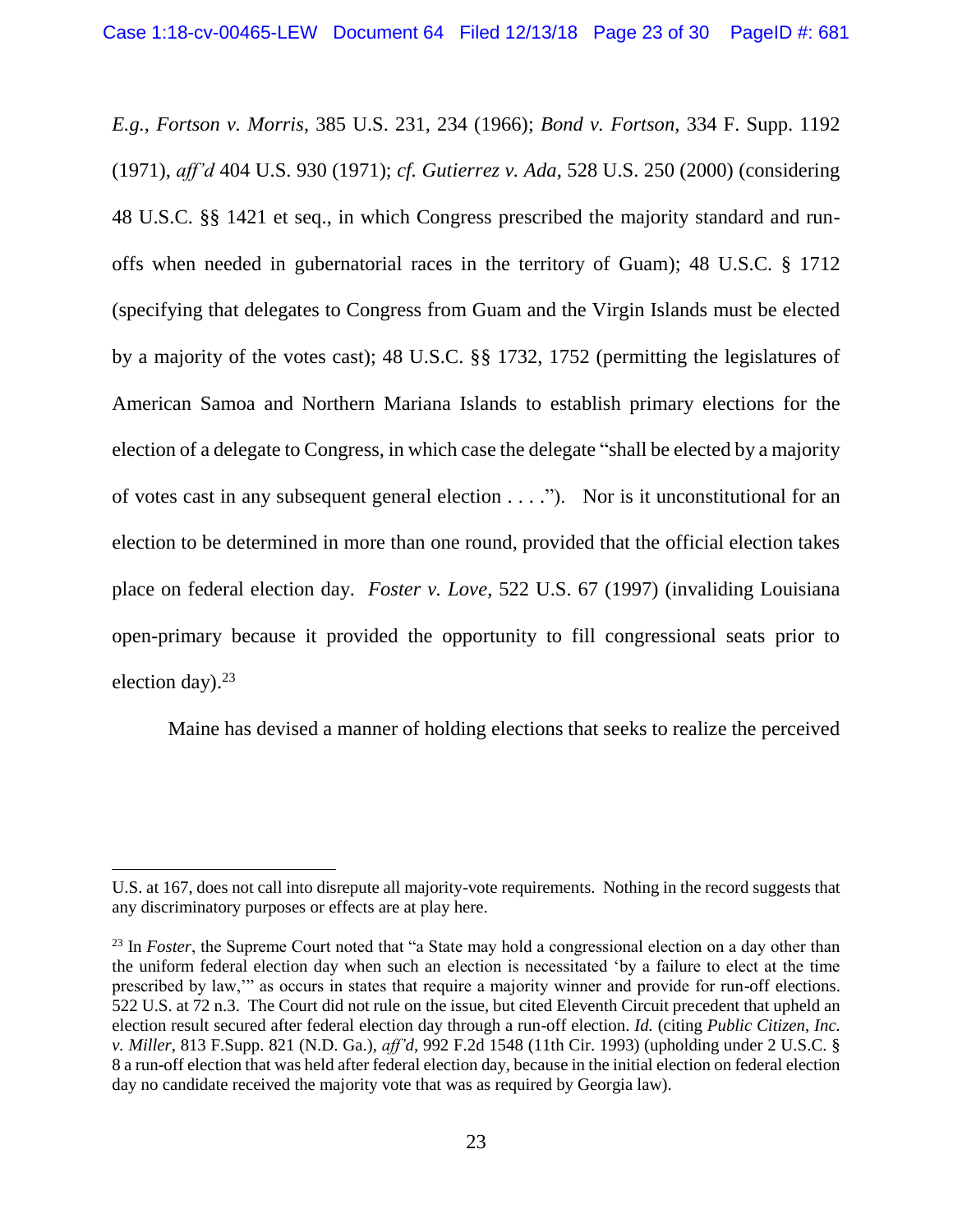benefits of a majority candidate, while avoiding the shortcomings of a run-off election.<sup>24</sup> The Supreme Court has observed that a state may well voice the "need to assure that the winner of an election 'is the choice of a majority, or at least a strong plurality, of those voting, without the expense and burden of runoff elections.'" *Illinois State Bd. of Elections v. Socialist Workers Party*, 440 U.S. 173, 185 (1979) (discussing ballot access claims) (quoting *Bullock v. Carter*, 405 U.S. 134, 145 (1972)). Has Maine not, in fact, done exactly that? Maine's two congressional districts are geographically large, and the political views of its citizens are diverse. A majority of Maine's voters have expressed their interest in a manner of election that gives voice to these varied perspectives, while also permitting representation by those candidates most voters regard as the best of the practical alternatives. Through RCV, as applied to the Second District house race, majority rights have been advanced, and no minority rights have been burdened unduly, if at all. <sup>25</sup> In

 $24$  Run-off elections are expensive and impose a significant burden on municipal and state officers. Runoff elections also impose an appreciable burden on the voting public, as is reflected by the fact that run-off elections commonly involve a significant drop-off in public participation, as conceded by Dr. Gimpel.

<sup>&</sup>lt;sup>25</sup> I can conceive of RCV election results that might raise legitimate equal protection concerns, particularly if votes for one non-viable candidate were not distributed yet votes for another such candidate were. Based on this case, however, it appears that the administrative machinery that informs application of RCV in Maine calls for batch eliminations in which votes for all candidates who cannot mathematically win are redistributed. If a case should ever arise in which votes for a non-viable candidate are not redistributed, no doubt this Court or a Maine court would be able to iron out any error and provide appropriate relief. Thus, to the extent Plaintiffs advance a facial challenge to Maine's RCV Act, I consider the challenge overly abstract in the context of this litigation, and conclude it is better for a future court to handle any such claim based "on specific facts which present the issues with clarity, and not on the basis of theoretical impacts." *I.P. Lund Trading ApS v. Kohler Co.*, 163 F.3d 27, 51 (1st Cir. 1998). *See also Sabri v. United States*, 541 U.S. 600, 608–09 (2004) ("Although passing on the validity of a law wholesale may be efficient in the abstract, any gain is often offset by losing the lessons taught by the particular, to which common law method normally looks. Facial adjudication carries too much promise of 'premature interpretatio[n] of statutes' on the basis of factually barebones records." (quoting *United States v. Raines*, 362 U.S. 17, 22 (1960)); *but see Moore v. Ogilvie*, 394 U.S. 814, 816 (1969) ("But while the 1968 election is over, the burden . . . remains and controls future elections, as long as Illinois maintains her present system . . . . The problem is therefore capable of repetition, yet evading review . . . . The need for its resolution thus reflects a continuing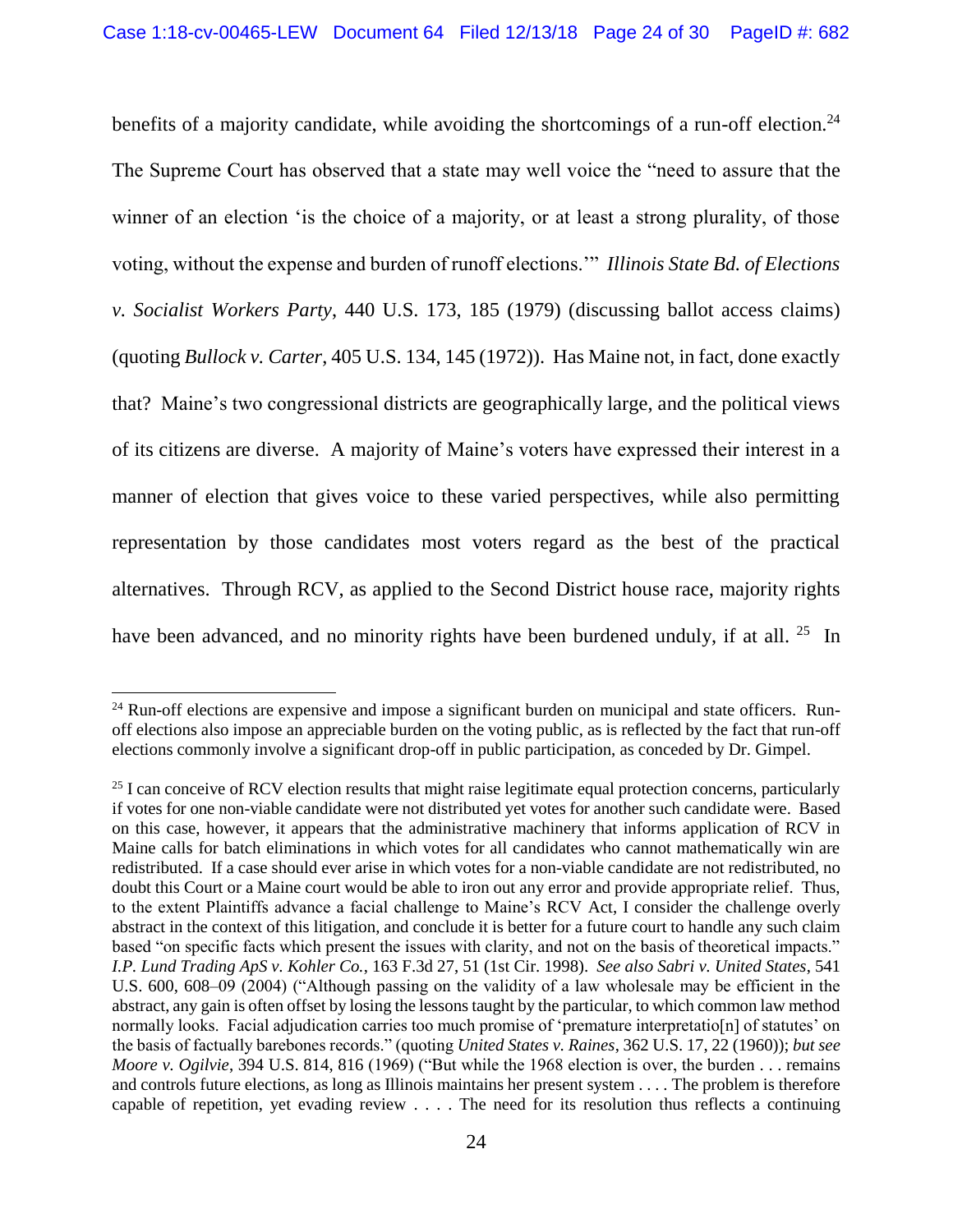short, Maine has "attempted to allocate governmental power on the basis of a<sup>[]</sup> general principle" and has devised a manner of voting that is solicitous of the majority interest without imposing undue burden on any particular voter. *Hunter*, 393 U.S. at 395. Because RCV is "designed with the aim of providing a just framework within which the diverse political groups in our society may fairly compete and [was] not enacted with the purpose of assisting one particular group in its struggle with its political opponents," it does not violate the Equal Protection Clause.<sup>26</sup> *Id.* at 393.

#### **2. Due Process**

 $\overline{a}$ 

Plaintiffs argue that RCV is susceptible to producing arbitrary or irrational election results. In particular, they maintain that a significant segment of the voting public cannot comprehend RCV sufficiently to cast a meaningful vote.<sup>27</sup> Plaintiffs do not contend, however, that they are members of the allegedly disadvantaged class. They have not, therefore, demonstrated that RCV deprived them of due process in violation of § 1983. Nevertheless, I will consider the argument.

The Due Process Clause prohibits governmental activity that is "arbitrary" or "purposeless." *Bell v Wolfish*, 441 U.S. 520, 584 n.15 (1979) (citing inter alia *Socialist Wokers Party*, 440 U.S. 173). Moreover, "[i]f the election process itself reaches the point

controversy in the federal state area where our 'one man, one vote' decisions have thrust." (citation omitted)).

<sup>&</sup>lt;sup>26</sup> Citing *Hunter*, the Supreme Court has observed that "the political majority may generally restructure the political process to place obstacles in the path of everyone seeking to secure the benefits of governmental action." *Washington v. Seattle Sch. Dist. No. 1*, 458 U.S. 457 (1982) (5–4 decision) (invalidating racespecific state bussing directive).

 $27$  Similar arguments were once advanced by those who sought to deny the vote to women and minorities.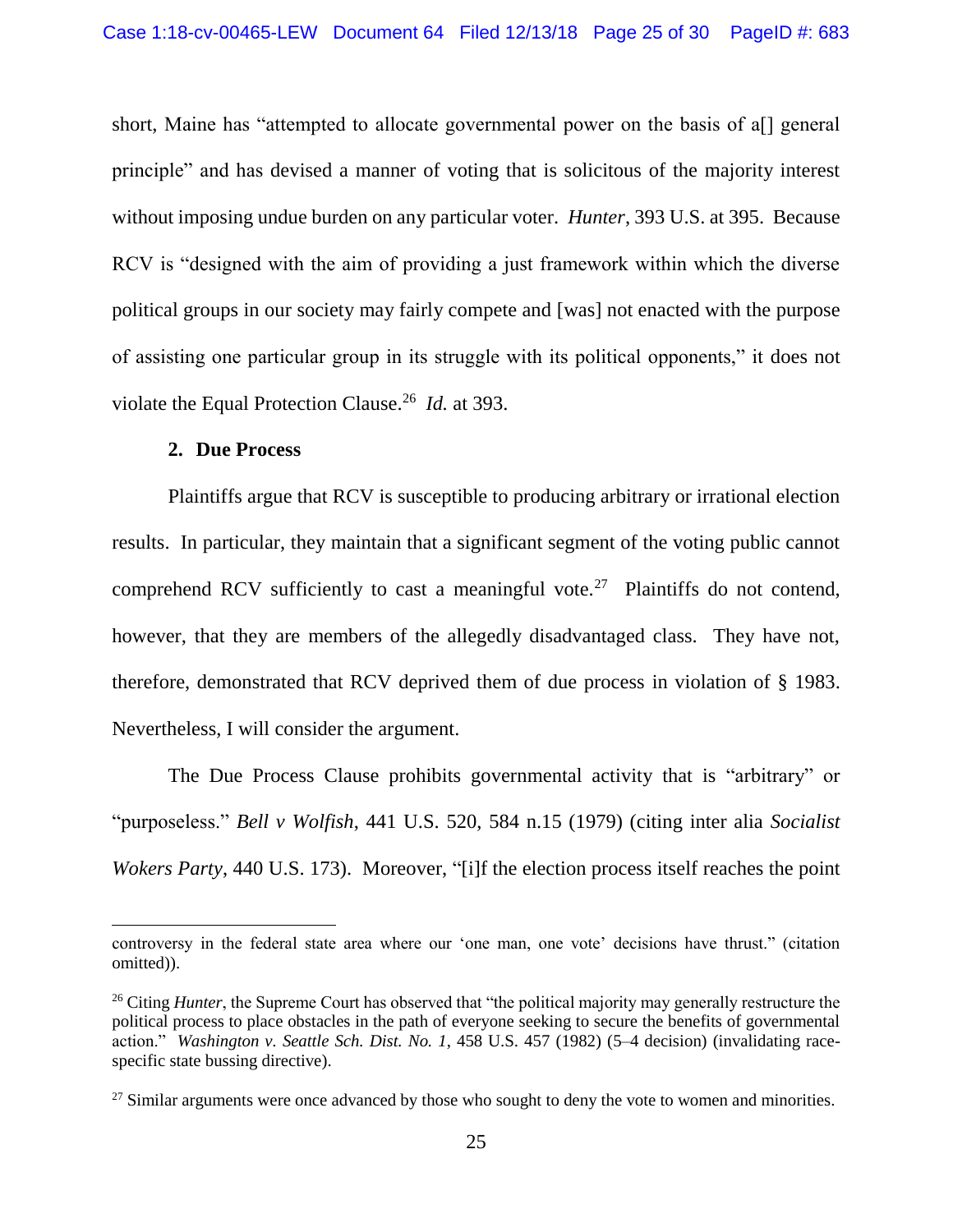of patent and fundamental unfairness, a violation of the due process clause may be indicated and relief under § 1983 therefore in order." *Griffin v. Burns*, 570 F.2d 1065, 1077 (1st Cir. 1978). The crux of Plaintiffs' argument is that the ballot returns reflect that several thousand voters were disenfranchised during tabulation because they cast invalid overvotes or undervotes. Plaintiffs propose that these ballots likely were cast by those voters with the least amount of interest and/or access to reliable information.

To put it generously, Plaintiffs have not demonstrated persuasively that the inferences that they draw from the ballot data are more likely true than false. That is, Plaintiffs contend that the ballot was too confusing for the average voter of Maine's Second Congressional District to understand, as evidenced by those ballots in which the voter did not select either Mr. Golden or Mr. Poliquin as their down-ballot choices. There was no evidence produced to support that argument other than the conclusory testimony of Dr. Gimpel, which I have summarized and discount entirely. It is at least equally plausible that these ballots represent the political expression of the quixotic voter, who has equal right to be heard at the ballot box. In every election there are protest votes, whether by voting for a preferred, non-viable candidate, or by expressing a "none-of-the-above" vote. Plaintiffs have not shown that a similar volume of votes are not also invalidated in plurality elections or in run-off elections when there is a substantial number of voters who do not participate. The fortuity that some voters did not "guess correctly," as Plaintiffs put it, as to the run-off candidates is not evidence of voter confusion or disenfranchisement. It is just as likely evidence that approximately 8,000 voters did not want to vote for either Mr. Golden or Mr. Poliquin regardless of whether they believed they would be the run-off candidates. An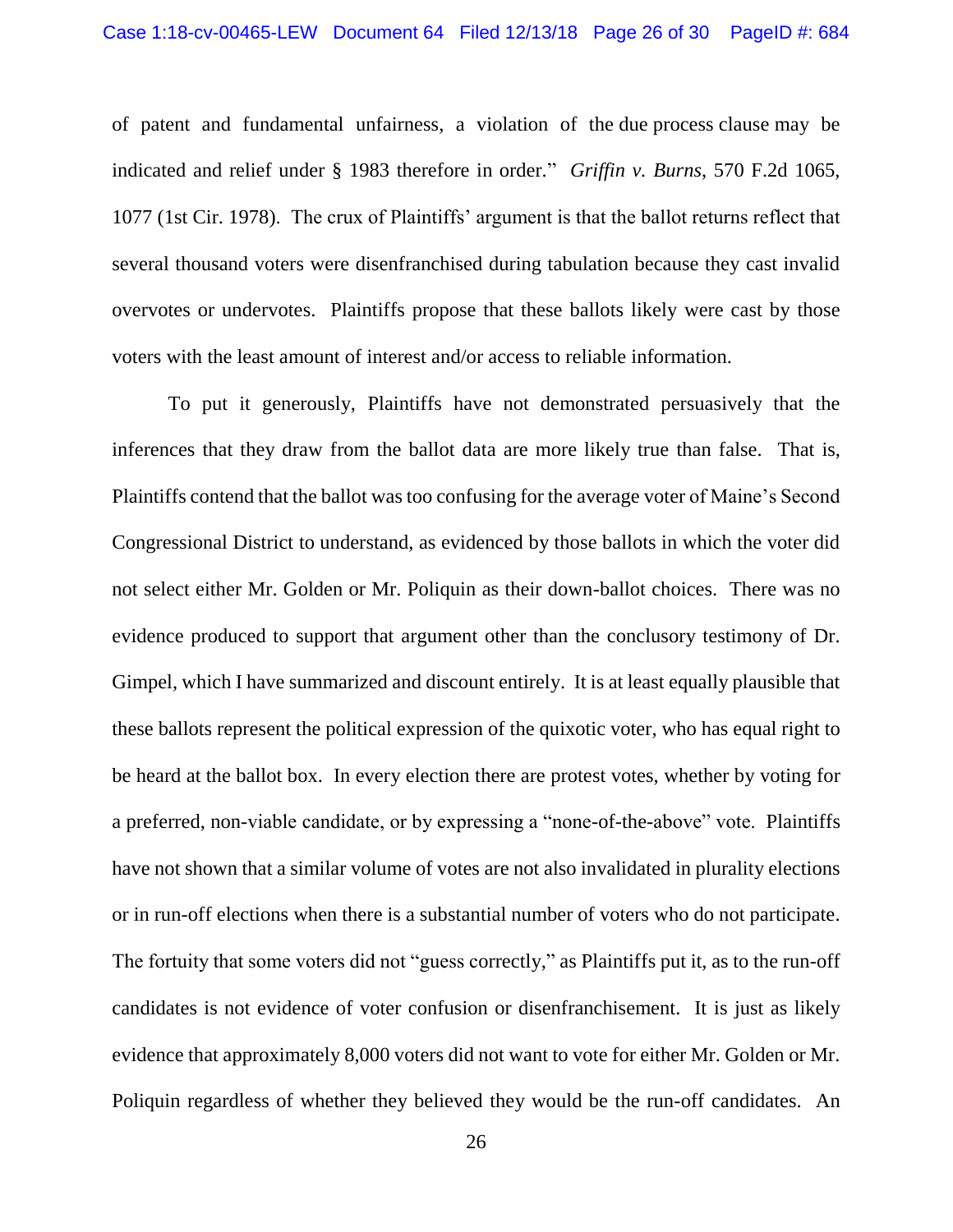expression of political preference that does not, even under RCV, favor either one of the two major-party candidates is not evidence of voter confusion. To the contrary, it may as likely be evidence of voter clarity and conviction, which is no doubt what lead to the passage of the RCV Act in the first instance.

Further, I am not persuaded by Dr. Gimpel's testimony which attributes inherent virtue in the forced simplicity of two-party access to the ballot, thereby making easier the voters' choice. He testified to what he perceived as a troubling reality that Maine has a low threshold for non-party candidates to gain access to the ballot. His thesis, as I understand it, is that by allowing for choices among several non-major-party candidates, voter turnout is likely to be comprised of a greater percentage of low-information voters, which apparently makes more likely that those voters are cognitively unable to fill out a RCV ballot. In addition to being cynical, these conclusions are not grounded in anything approaching a reliable standard that may be informative of the constitutional questions. They are instead provocative reactions to a new system of selecting representatives to Congress, and such reactions often are the byproduct of change. Dr. Gimpel's testimony left me with the impression of a panel debate among political scientists in a nascent field of study. To his credit, Dr, Gimpel conceded that he has not discussed the RCV experience with a single Maine voter but would like to conduct such a study. In the meantime, I simply am unable to credit his testimony any weight on the constitutional issues before the Court.

Additionally, Plaintiffs have not demonstrated that the Due Process Clause imposes a lowest-common-denominator standard on the exercise of the suffrage. The Constitution does not require an easy ballot. *Griffin v. Roupas*, 385 F.3d 1128, 1133 (7th Cir. 2004). In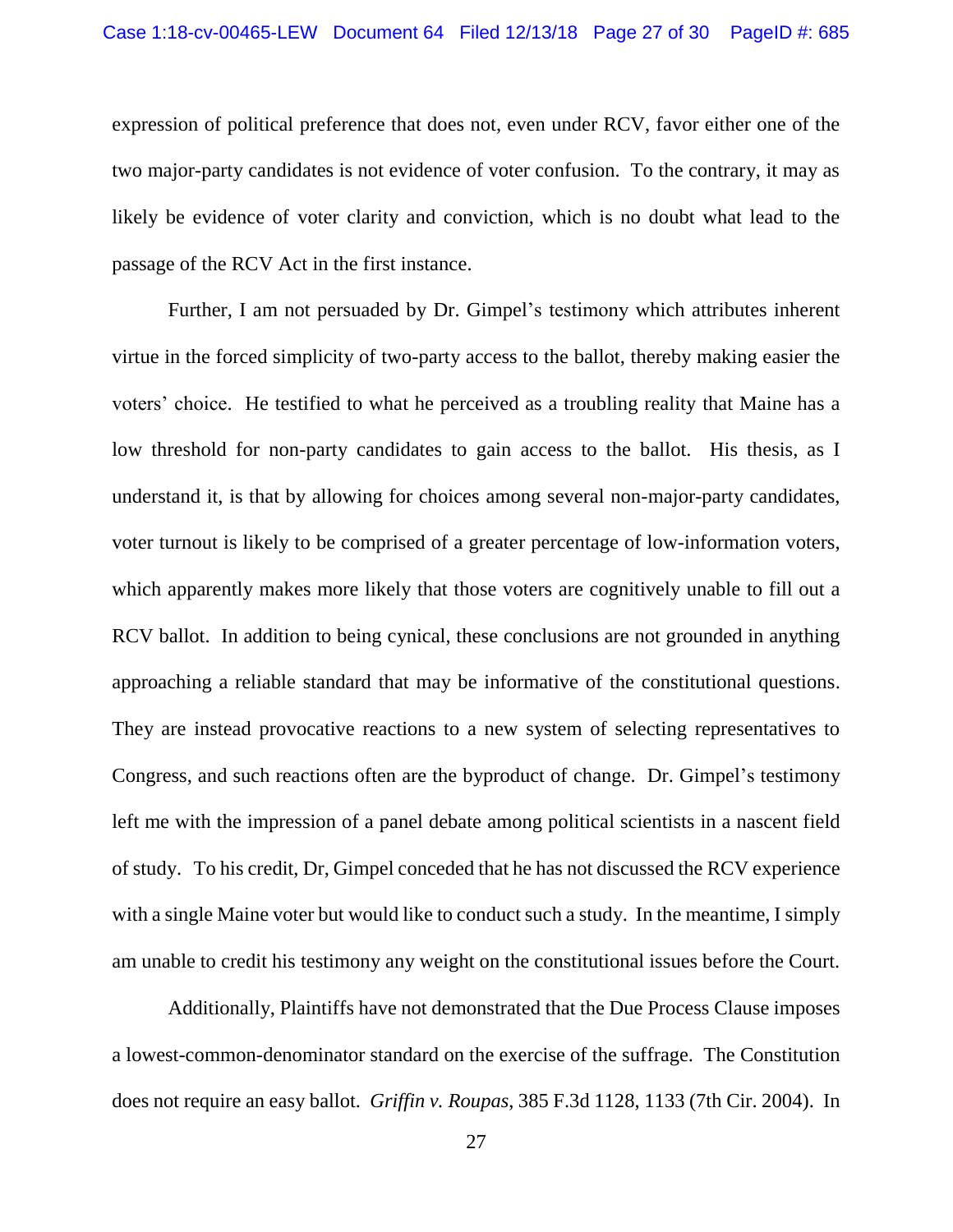a Nation founded on the principles of republican–representative government, nothing is to be gained from an electoral system that caters to the uninterested and uninformed. The RCV system implemented in Maine is not so opaque and bewildering that it deprives a class of citizens of the fundamental right to vote. In fact, I find the form of the ballot and the associated instructions more than adequate to apprise the voter of how to express preferences among the candidates. Finally, I am not persuaded that it is unduly burdensome for voters to educate themselves about the candidates in order to determine the best way to rank their preferences.

#### **3. First Amendment via Fourteenth Amendment**

"No right is more precious in a free country than that of having a voice in the election of those who make the laws under which, as good citizens, we must live. Other rights, even the most basic, are illusory if the right to vote is undermined." *Williams v. Rhodes*, 393 U.S. 23, 31 (1968) (quoting *Wesberry*, 376 U.S. at 17). At oral argument, Plaintiffs emphasized that the First Amendment entitles them to express their support for their candidate. They feel that Maine is giving other voters disproportionate expression.

The Supreme Court's first amendment jurisprudence teaches that nondiscriminatory regulations that "burden" the right of individuals to vote must be weighed against the "precise interests put forward by the State as justifications for the burden imposed by its rule." *Crawford v. Marion Cty. Election Bd.*, 553 U.S. 181, 190 (2008) (quoting *Burdick v. Takushi*, 504 U.S. 428, 434 (1992)). That interest must be "sufficiently weighty to justify" whatever burden befalls Plaintiffs. *Id.* (quoting *Norman v. Reed*, 502 U.S. 279,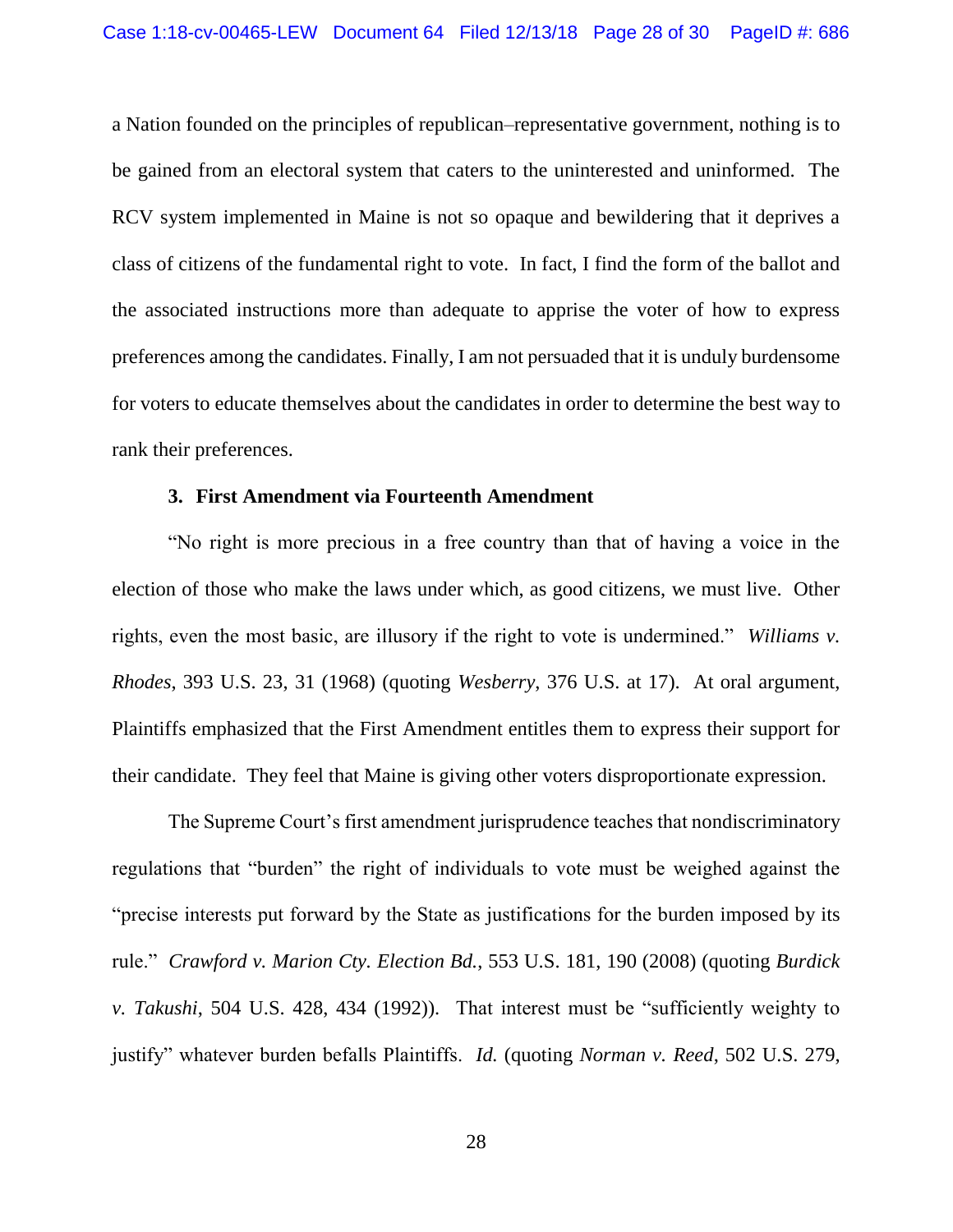288–89 (1992)).<sup>28</sup> As Judge Levy of this Court observed in an earlier challenge to the RCV Act, as applied to primary elections, "the . . . position that Maine's adoption of a rankedchoice primary ballot should be subject to strict scrutiny would, contrary to the warning in *Clingman*, interfere with the State's ability "to run efficient and equitable elections," and thus "compel federal courts to rewrite state electoral codes." *Dunlap*, 324 F. Supp. 3d at 210 (quoting *Clingman v. Beaver*, 544 U.S. 581, 593 (2005)). I agree with his assessment that the RCV Act is not subject to strict scrutiny under the First Amendment, and this assessment is especially sturdy in the context of a general election.

As I indicated in my order denying Plaintiffs' request for a temporary restraining order, there is no dispute that the RCV Act—itself the product of a citizens' initiative involving a great deal of first amendment expression—was motivated by a desire to enable third-party and non-party candidates to participate in the political process, and to enable their supporters to express support, without producing the spoiler effect. In this way, the RCV Act actually encourages First Amendment expression, without discriminating against any voter based on viewpoint, faction or other invalid criteria. Moreover, a search for what exactly the burden is that Plaintiffs want lifted is not a fruitful exercise. I fail to see how Plaintiffs' first amendment right to express themselves in this election were undercut in any fashion by the RCV Act. They expressed their preference for Bruce Poliquin and none other, and their votes were counted.

<sup>28</sup> *See also Timmons v. Twin Cities Area New Party*, 520 U.S. 351, 358 (1997) ("Lesser burdens . . . trigger less exacting review, and a State's important regulatory interests will usually be enough to justify reasonable, nondiscriminatory restrictions." (quotations omitted)).